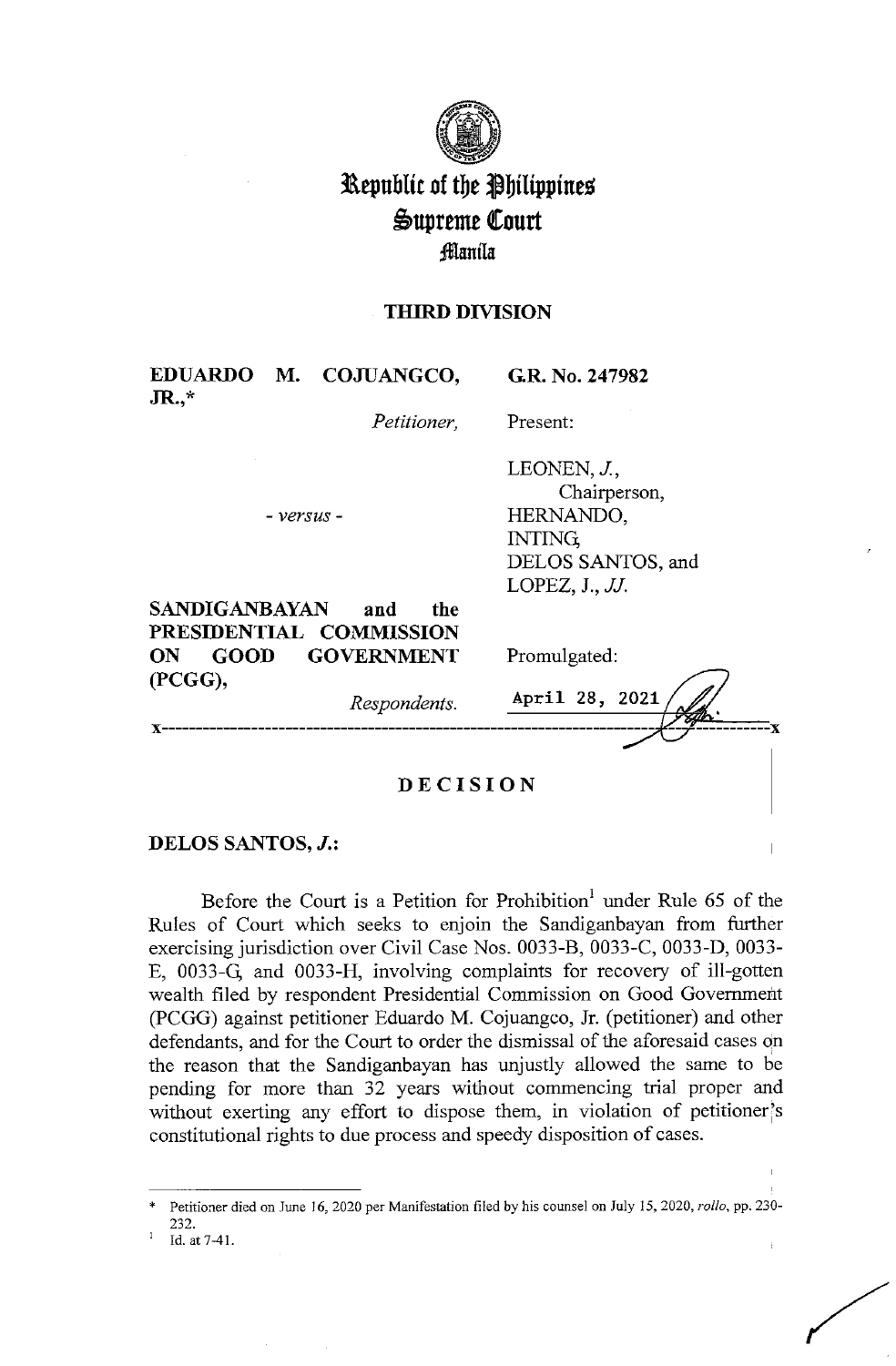#### **Antecedents**

On February 28, 1986, then President Corazon C. Aquino issued Executive Order (E.O.) No.  $1<sup>2</sup>$  creating the PCGG which was tasked, among others, of assisting the President in the recovery of all ill-gotten wealth accumulated by former President Ferdinand E. Marcos (former President Marcos), his immediate family, relatives, subordinates, and close associates. In E.O. No.  $2<sup>3</sup>$  dated March 12, 1986, PCGG has likewise been primarily charged with the responsibility of recovering the assets and properties illegally acquired or misappropriated by former President Marcos and/or Imelda R. Marcos, their close relatives, subordinates, business associates, dummies, agents, or nominees. The jurisdiction to try and decide "ill-gotten wealth" cases of former President Marcos and of the other cases under E.O. No. 1 and E.O. No. 2 was vested in the Sandiganbayan under E.O. No.  $14<sup>4</sup>$  as amended by E.O. No.  $14-A<sup>5</sup>$  Section 2 of E.O. No. 14 provides that the PCGG shall file all such cases, whether civil or criminal, with the Sandiganbayan, which shall have exclusive and original jurisdiction thereof.<sup>6</sup> Said jurisdiction remained with the Sandiganbayan even after the passing and effectivity of Republic Act (R.A.) No.  $7975<sup>7</sup>$  and R.A. No.  $8249<sup>8</sup>$ 

On July 31, 1987, the PCGG, on behalf of the Republic of the Philippines (Republic), instituted before the Sandiganbayan Civil Case No. 0033 against petitioner, allegedly a close associate of former President Marcos, and other defendants for the recovery of ill-gotten wealth under E.O. No. 1. The complaint filed in 1987 was amended three times, the latest of which was on August 23, 1991.

In a Resolution dated March 24, 1999, the Sandiganbayan allowed the subdivision of the complaint into eight complaints, $9$  to wit:

| Case No.              | Subject Matter                                       |  |
|-----------------------|------------------------------------------------------|--|
| Civil Case No. 0033-A | Anomalous Purchase and Use of First United Bank (now |  |
|                       | United Coconut Planters Bank)                        |  |

<sup>2</sup>**Creating the Presidential Commission on Good Government.** 

Regarding the Funds, Moneys, Assets, and Properties Illegally Acquired or Misappropriated by Former **President Ferdinand Marcos, Mrs. Imelda Romualdez Marcos, Their Close Relatives, Subordinates, Business Associates, Dummies, Agents, or Nominees.** 

<sup>4</sup>Defining the Jurisdiction Over Cases Involving the lll-gotten Wealth of Former President Ferdinand E. Marcos, Mrs. Imelda R. Marcos, Members of Their Immediate Family, Close Relatives, Subordinates, Close end/or Business Associates, Dummies, Agents and Nominees, dated May 7, 1986.

Dated August 18, 1986.

See Republic v. Sandiganbayan, 255 Phil. 71, 79 (1989).

<sup>7</sup>**An act to Strengthen the functional and Structural Organization of the Sandiganbayan, Amending for**  that Purpose Presidential Decree No. 1606, as Amended, dated March 30, 1995.

An Act Further Defining the Jurisdiction of the Sandiganbayan, Amending for the Purpose Presidential Decree No. 1606, as Amended, Providing Funds Therefor, and for Other Purposes, dated February 5,

<sup>1997.</sup> <sup>9</sup>*Rollo,* pp. 13-14.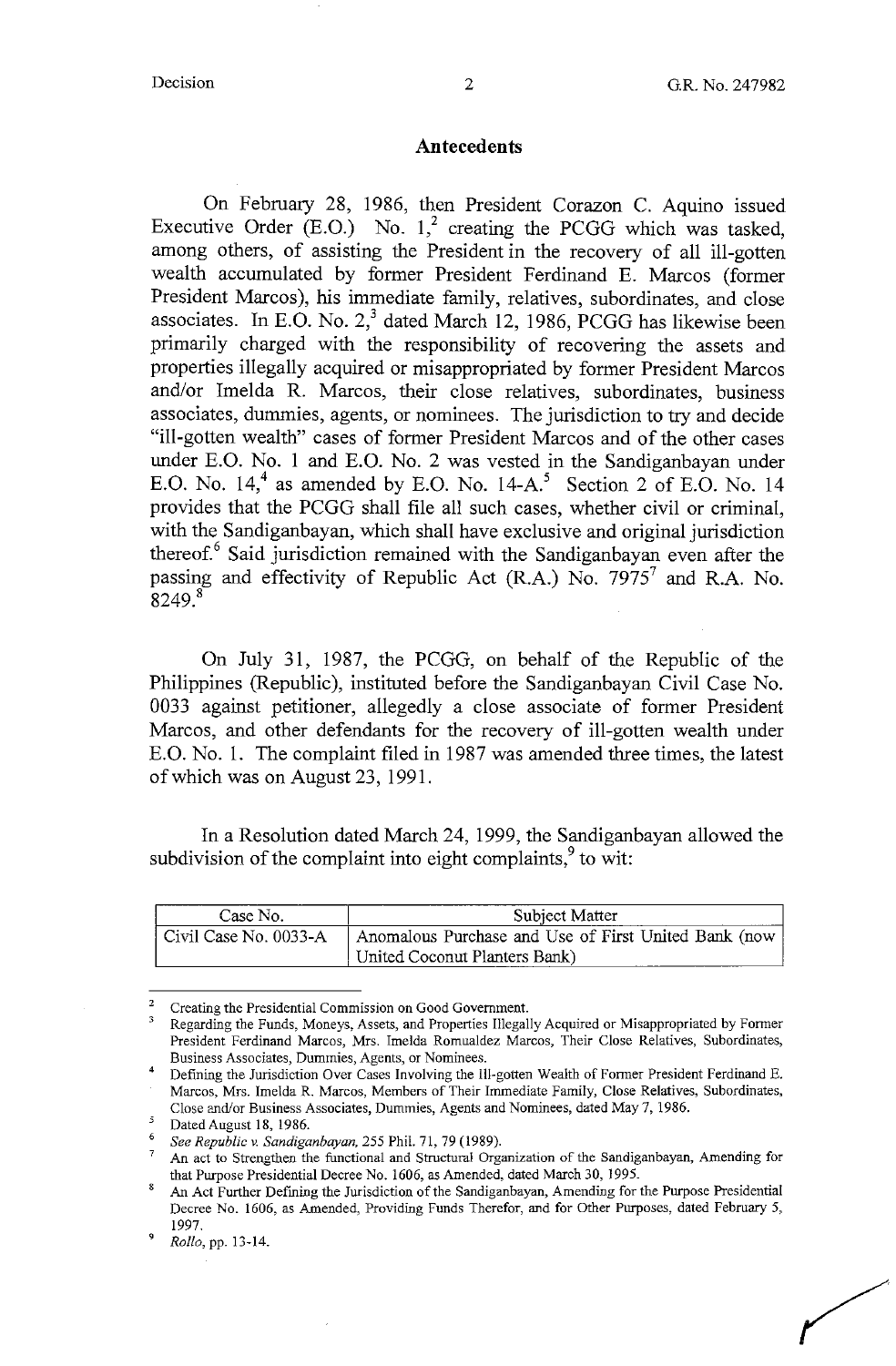| Civil Case No. 0033-B | Creation of Companies Out of Coco Levy Funds          |  |  |
|-----------------------|-------------------------------------------------------|--|--|
| Civil Case No. 0033-C | Creation and Operation of Bugsuk Project and Award of |  |  |
|                       | P998 Million Damages to Agricultural Investors, Inc.  |  |  |
| Civil Case No. 0033-D | Disadvantageous Purchases and Settlement of the       |  |  |
|                       | Accounts of Oil Mills Out of Coco Levy Funds          |  |  |
| Civil Case No. 0033-E | Unlawful Disbursement and Dissipation of Coco Levy    |  |  |
|                       | Funds                                                 |  |  |
| Civil Case No. 0033-F | Acquisition of SMC shares of stock                    |  |  |
| Civil Case No. 0033-G | Acquisition of Pepsi-Cola                             |  |  |
| Civil Case No. 0033-H | <b>Behest Loans and Contracts</b>                     |  |  |

Of the eight subdivided cases mentioned above, petitioner alleged that Civil Case Nos. 0033-A and 0033-F have been fully resolved insofar as he is concerned. Accordingly, the subject of his petition are the six cases: Civil Case Nos. 0033-B, 0033-C, 0033-D, 0033-E, 0033-G, and 0033-H (subject cases). Relevant thereto, the following are the stages and the timeline in subject cases since the partition of Civil Case No. 0033, starting from the filing of the PCGG's subdivided complaints, to wit: $^{10}$ 

| Case No.   | Complaint | Petitioner's | PCGG            | Petitioner's | Termination/Suspension/   |
|------------|-----------|--------------|-----------------|--------------|---------------------------|
|            |           | Answer       | Pre-Trial       | Pre-Trial    | Last Incident in the Pre- |
|            |           |              | <b>Brief</b>    | <b>Brief</b> | Trial                     |
| $0033 - B$ | February  | June 23,     | June 9,         | February 11, | May 21, 2001              |
|            | 28, 1995  | 1999         | 2000            | 2000         |                           |
| 0033-C     | April 28. | July 5,      | July 31,        | February 28, | August 9, 2000            |
|            | 1995      | 1999         | 2000            | 2000         |                           |
| 0033-D     | May 12,   | June 23,     | June 23,        | February 17, | July 5, 2000              |
|            | 1995      | 1999         | 2000            | 2000         |                           |
| 0033-E     | February  | June 23,     | <b>July 24,</b> | March 8,     | October 27, 2000          |
|            | 28, 1995  | 1999         | 2000            | 2000         |                           |
| $0033-G$   | May 12,   | June $23$    | January         | March 8.     | September 30, 2003        |
|            | 1995      | 1999         | 16, 2004        | 2000         |                           |
| $0033-H$   | February  | July 5,      | <b>July 28,</b> | March 10,    | June 1, 2001              |
|            | 27, 1995  | 1999         | 2000            | 2000         |                           |

Subsequently, the respective pre-trial hearings in Civil Case Nos. 0033-C (in 2000), 0033-D (in 2000), and 0033-E (in 2003) were terminated. Meanwhile, while pre-trial hearings were being conducted in the other cases, the PCGG filed, on various dates, motions for partial summary judgment and/or judgment on the pleadings, in all of the subject cases except in Civil Case No. 0033-H. As a result, pre-trial hearings were halted and the proceedings were directed towards the resolution of the aforesaid motions. The timeline of this incident, including the pertinent Resolutions of the Sandiganbayan, is as follows: $<sup>11</sup>$ </sup>

 $\frac{10}{11}$  Id. at 16.

1d. at 17.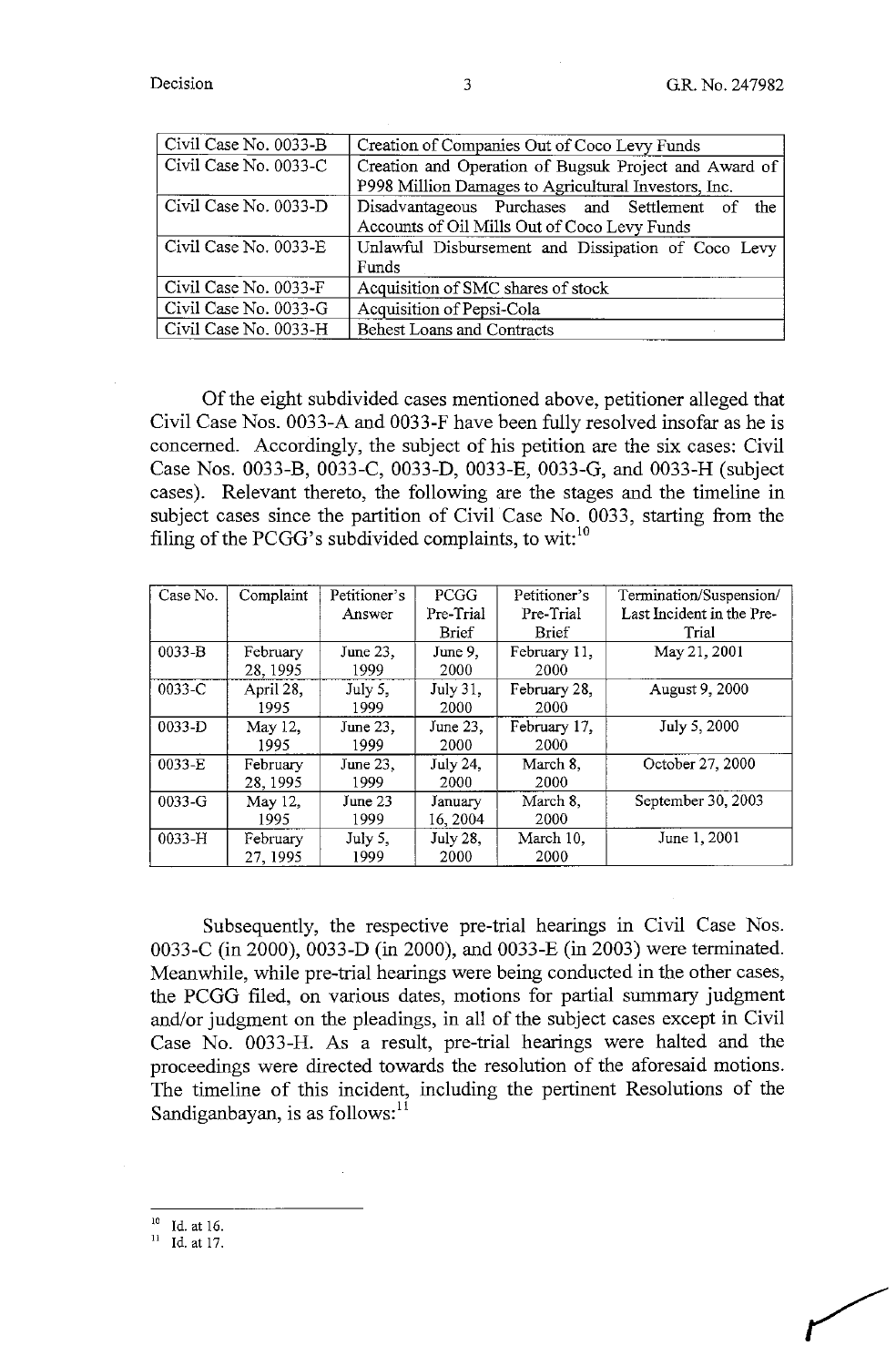| Case No.   | Motion for Partial Summary<br>Judgment/Judgment on the<br>Pleadings | Sandiganbayan Resolutions |               |
|------------|---------------------------------------------------------------------|---------------------------|---------------|
| $0033-B$   | September 8, 2002                                                   | June 2, 2016              | <b>DENIED</b> |
| 0033-C     | October 31, 2013                                                    | September 10, 2016        | <b>DENIED</b> |
| $0033-D$   | October 9, 2002                                                     | June 2, 2016              | <b>DENIED</b> |
| 0033-E     | January 25, 2006                                                    | June 17, 2011             | <b>DENIED</b> |
| $0033 - G$ | January 16, 2004                                                    | January 23, 2006          | <b>DENIED</b> |
| 0033-H     | None                                                                | None                      | None          |

Relatedly, as early as 2003, petitioner raised the issue of delay in the proceedings of the cases against him, particularly the fact that trial has not yet commenced therein. In his oppositions to PCGG's motions for partial summary judgment and/or judgment on the pleadings, petitioner emphasized that the cases against him have been pending since 1987 yet trial has not commenced. Thus, petitioner prayed that rather dealing further with PCGG's motions for partial judgment on the pleadings and/or partial summary judgment, the subject cases should be scheduled for trial. $^{12}$ 

Sometime in 2013, petitioner reached out to PCGG reminding it of his right to speedy disposition of cases. While initially agreeing to proceed to trial, the PCGG retracted, explaining that to go directly to trial and to dispense with the filing of interlocutory motions are not in the best interest of the Republic.<sup>13</sup> Thus, instead of proceeding to trial and to present evidence, the PCGG filed separate motions for reconsideration on the denial of its motions for partial summary judgment and/or judgment on the pleadings. In response, petitioner reiterated the issue on delay and on his right to speedy disposition of cases in his opposition to PCGG's aforesaid motions for reconsideration.<sup>14</sup> The following is the timeline of the said incident, including the relevant Sandiganbayan Resolutions:<sup>15</sup>

| Case No.   | Motion for Reconsideration (Re:   | Sandiganbayan Resolution |               |
|------------|-----------------------------------|--------------------------|---------------|
|            | Motions for Partial Judgment      |                          |               |
|            | and/or Judgment on the Pleadings) |                          |               |
| $0033-B$   | July 8, 2016                      | May 9, 2017              | <b>DENIED</b> |
| 0033-C     | October 20, 2015                  | March 8, 2016            | <b>DENIED</b> |
| 0033-D     | July 4, 2016                      | May 9, 2017              | <b>DENIED</b> |
| 0033-E     | July 18, 2011                     | July 20, 2012            | <b>DENIED</b> |
| $0033 - G$ | February 10, 2006                 | December 8, 2008         | <b>DENIED</b> |
| 0033-H     | None                              | None                     | None          |

On the other hand, petitioner filed motions to dismiss the subject cases, except in Civil Case No. 0033-G, on the ground of violation of his constitutional rights to due process and speedy disposition of cases. The

- 
- 14 Id.at 18-19.
- 15 Id. at 28.

<sup>12</sup> ld.atl7-18. 13 **Id. at 26-27.**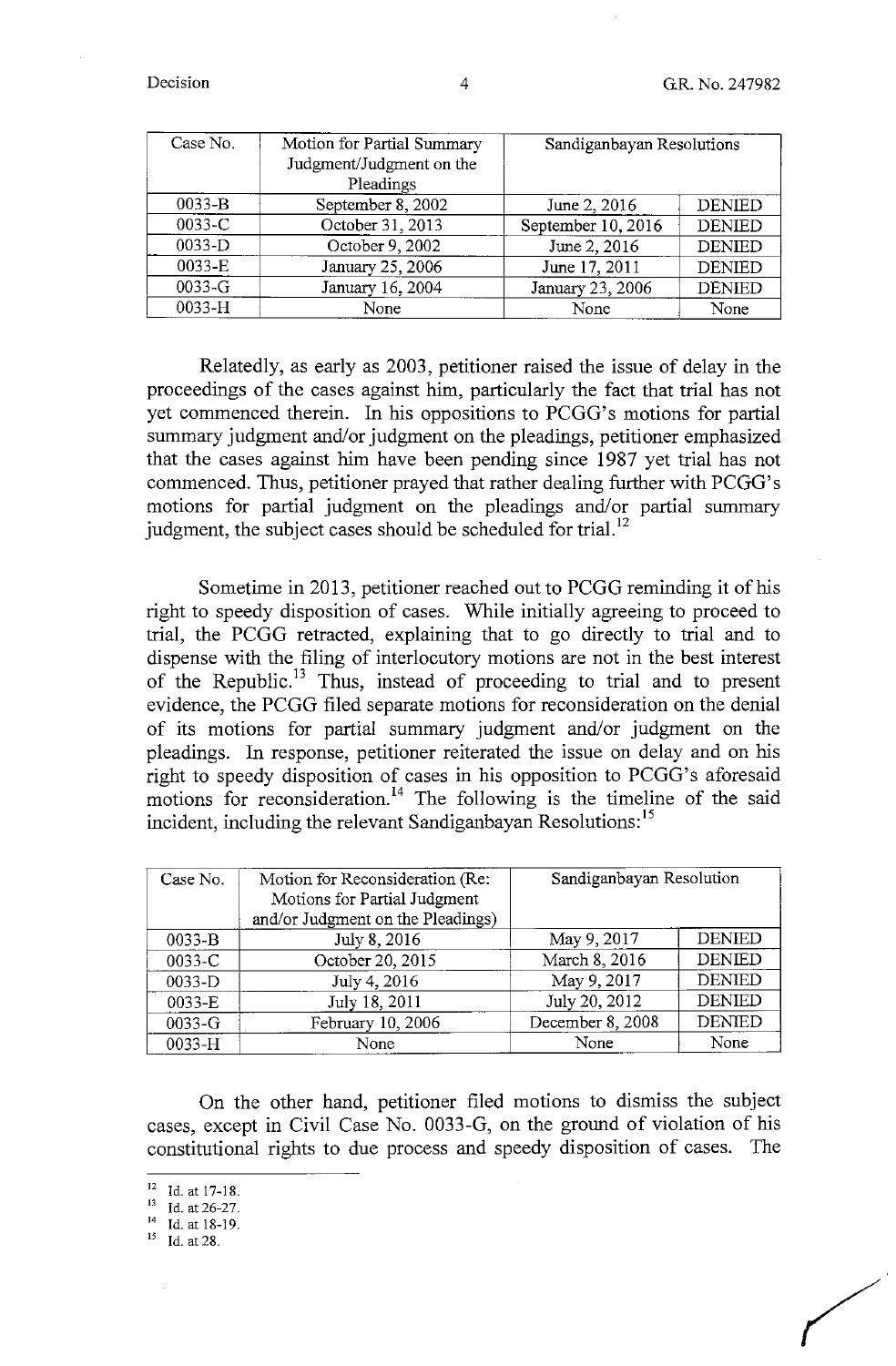| Case No. | Motion to Dismiss | Sandiganbayan Resolutions |               |
|----------|-------------------|---------------------------|---------------|
| 0033-B   | April 30, 2015    | April 18, 2017            | <b>DENIED</b> |
| 0033-C   | April 30, 2015    | Unresolved                |               |
| 0033-D   | April 30, 2015    | April 18, 2017            | <b>DENIED</b> |
| $0033-E$ | February 3, 2013  | June 2, 2014              | <b>DENIED</b> |
| 0033-G   | None              | None                      |               |
| 0033-H   | April 30, 2015    | April 18, 2017            | <b>DENIED</b> |

same, however, were invariably denied by the Sandiganbayan.<sup>16</sup> The timeline of this incident is as follows: $17$ 

Despite the Resolutions of the Sandiganbayan denying the PCGG's Motions for Partial Summary Judgment and/or Judgment on the Pleadings and petitioner's motions to dismiss, no significant movement in the subject cases took place. In particular, trial proper in the subject cases never commenced.

On February 2, 2018, petitioner filed a manifestation and motion to include the subject cases in the court calendar of the Sandiganbayan. The same, however, were not acted upon by the Sandiganbayan.<sup>18</sup> Accordingly, the subject cases remained idle and trial therein never commenced.

Frustrated of the fact that trial proper in the subject cases never commenced and of the slow or total absence of significant progress in the proceedings in the subject cases, petitioner filed the instant Petition for Prohibition on July 18, 2019, anchored on the following grounds:

- I. THE SANDIGANBAYAN ACTED WITHOUT OR IN EXCESS OF ITS JURISDICTION WHEN IT ALLOWED THE SUBJECT CASES TO BE PENDING FOR MORE THAN 32 YEARS AND MUST NOW BE PROHIBITED FROM ACTING ON THE SUBJECT CASES.
- II. THE COURT IS DUTY-BOUND TO DISMISS THE SUBJECT CASES FOR VIOLATION OF PETITIONER'S CONSTITUTIONAL RIGHTS TO DUE PROCESS AND SPEEDY DISPOSITION OF CASES.

Petitioner argues that he availed the proper remedy of Petition for Prohibition in asking the Court to prohibit the Sandiganbayan from acting on the subject cases, and that all the requisites for the issuance of a writ of prohibition are present in this case, namely: (a) it must be directed against a tribunal, corporation, board or person exercising judicial and ministerial

 $^{16}$  Id. at 29.<br>  $^{17}$  Id.<br>  $^{18}$  Id. at 30.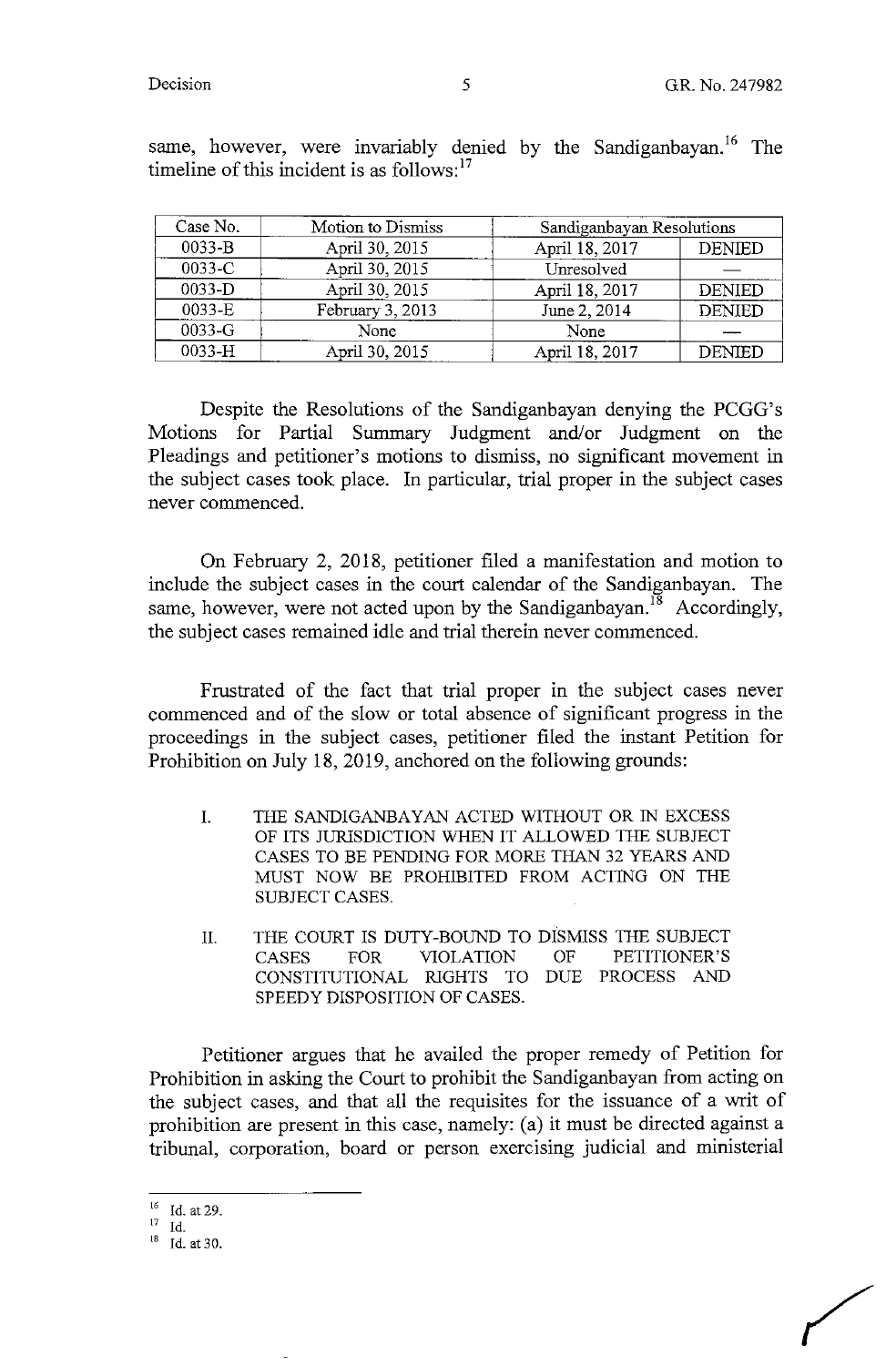functions; (b) the tribunal, corporation, board, or person has acted without or in excess of its jurisdiction, or with grave abuse of discretion; and (c) there is no appeal or any other plain, speedy, and adequate remedy in the ordinary course of law.<sup>19</sup> Petitioner further contends that when all the factors in determining the violation of his right to speedy disposition of cases are balanced and considered, there can be no other conclusion in that the Sandiganbayan is guilty of violating his aforesaid right. In particular, petitioner highlighted the following circumstances: the length of delay of more than 32 years without trial proper; no justifiable reason in not allowing any of the subject cases to proceed to trial or at least include the same in the Sandiganbayan calendar for trial despite petitioner's demand for trial and despite invoking his right to speedy disposition of cases at the earliest opportunity; the prejudice caused by the delay  $-$  difficulty in preparing his defense, *i.e.,* witnesses and handling lawyers of petitioner may no longer be available; and financial losses from the properties that have been subject of sequestration.<sup>20</sup>

On the other hand, the PCGG filed its Comment<sup>21</sup> on February 13, 2020. It posits that the instant petition was filed out of time, explaining that the issues raised therein are essentially the same ones raised by petitioner in his motions to dismiss filed before the Sandiganbayan which had already been denied in the Resolutions which were not subject of any motion for reconsideration of an appeal to the Court. The instant petition, according to the PCGG, is a belated attempt to question the denial of petitioner's motions to dismiss and to cover-up his failure to file a motion for reconsideration or an appeal. As such, the PCGG maintains that the instant Petition for Prohibition should not be granted. Otherwise, the Court would be amending or modifying the resolutions of the Sandiganbayan which had long become final.<sup>22</sup> Also, by filing the present petition, petitioner is guilty of forum shopping as his motion to dismiss, on the same ground of violation of petitioner's constitutional right to speedy disposition of cases, filed in Civil Case No. 0033-C is still pending resolution by the Sandiganbayan.<sup>23</sup>

As to the main issue in the present petition, the PCGG asserts that the elements necessary to place petitioner in a situation where his right to speedy disposition of his cases may have been violated are not present in this case. The PCGG claims that aside from failing to seasonably assert his right to a speedy disposition of his case, petitioner has not presented any concrete proof that the proceedings before the Sandiganbayan have been marred by vexatious, capricious, and oppressive delays or unjustified postponements of the trial. The PCGG also blames petitioner's act of filing dilatory motions to dismiss which caused the delay in the proceedings before the

<sup>19</sup> Id. at 31. 20 **Id. at33-37.** 

<sup>21</sup> Id. at 81-112.

 $22$  Id. at 88-89.

*<sup>23</sup>*Id. at 92.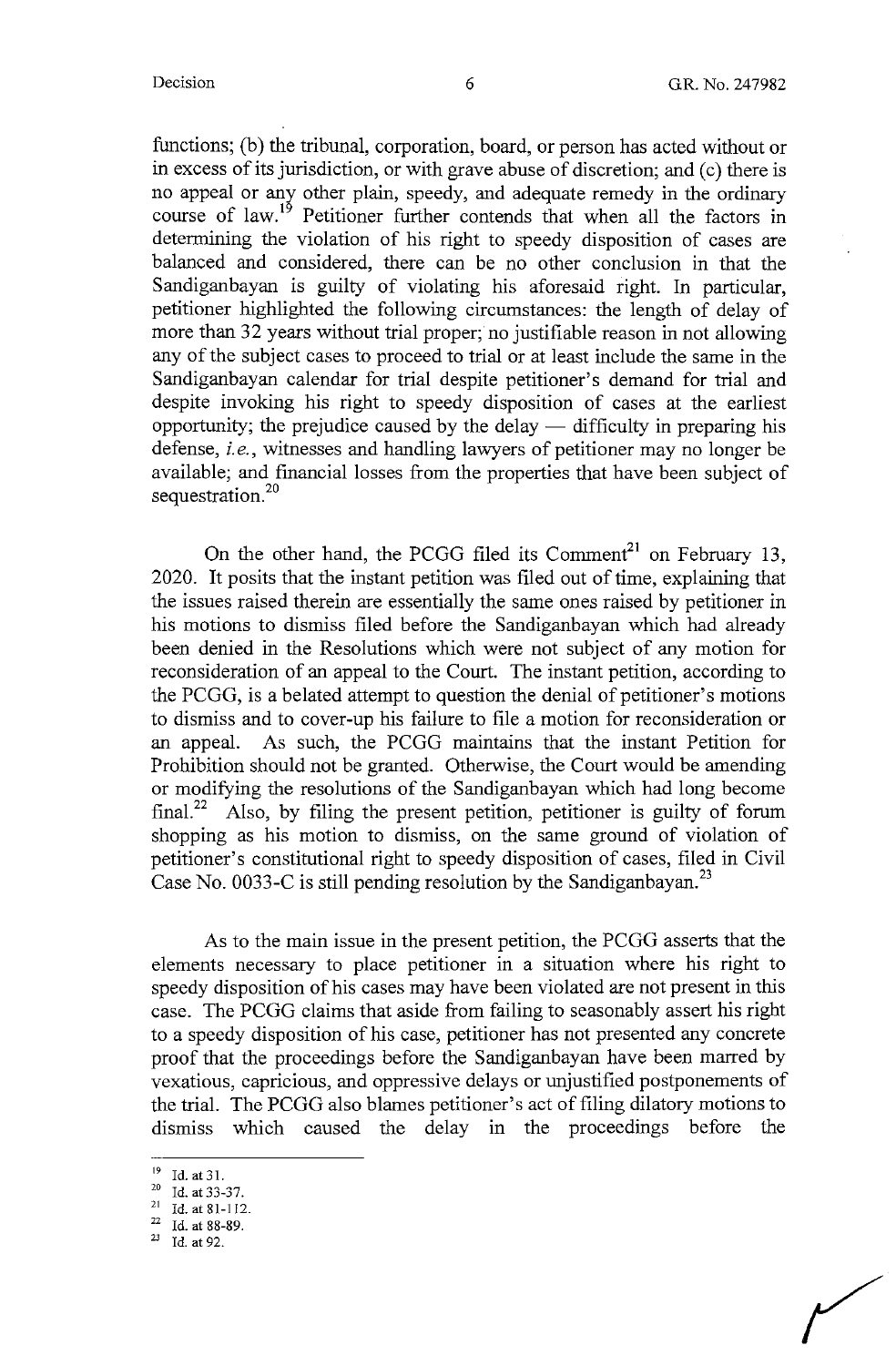Sandiganbayan. With the aforesaid factors and with the complexity of the issues coupled with the voluminous records in the subject cases, the PCGG avers that the Sandiganbayan should be afforded reasonable time to hear and decide said cases.<sup>24</sup> Anent the non-inclusion of the subject cases in the calendar of the Sandiganbayan, the PCGG contends that the same is only consistent with the principle of judicial courtesy, noting that there are pending petitions for *certiorari* filed by the Republic/PCGG before the Court relating to the denial of its motions for summary judgment. It explains that the resolution in the said *certiorari* petitions will be rendered moot if the Sandiganbayan will proceed with the trial of the subject cases.<sup>25</sup>

In his Reply<sup>26</sup> filed on March 13, 2020, petitioner rebuts the argument of the PCGG that the present petition cannot be used to modify or amend the Sandiganbayan Resolutions denying his motion to dismiss. He explains that said Resolutions are interlocutory orders which do not become final and may be modified any time.<sup>27</sup> Petitioner also postulates that he is not guilty of forum shopping despite the pendency of his motion to dismiss in Civil Case No. 0033-C since the present petition is not addressed to a specific Sandiganbayan Resolution but to its collective actions and inactions, which if viewed together lead to the ineluctable conclusion that the Sandiganbayan, as a court, had violated petitioner's constitutional rights to due process and speedy disposition of cases. Petitioner adds that there is no identity of parties in the motion to dismiss filed before the Sandiganbayan and the present petition.<sup>28</sup> Further, petitioner insists that his constitutional rights involved in the instant petition are more important than any of PCGG's procedural objections.<sup>29</sup> Finally, petitioner maintains his position that all the circumstances and factors surrounding his cases, support his claim that his rights to due process and speedy disposition of cases were violated.

Meanwhile, on July 15, 2020, counsel for petitioner filed a Manifestation<sup>30</sup> informing the Court that petitioner passed away on June 16, 2020.

#### **The Court's Ruling**

The petition is meritorious.

The Court disposes first the procedural objections of the PCGG.

Id. at 94, 103-104.

Id at 107.

 $^{26}$  Id at 216-227.

 $^{27}$  Id at 218.

Id at 219.

 $^{29}$  Id at 222.<br><sup>30</sup> Id. at 230-234.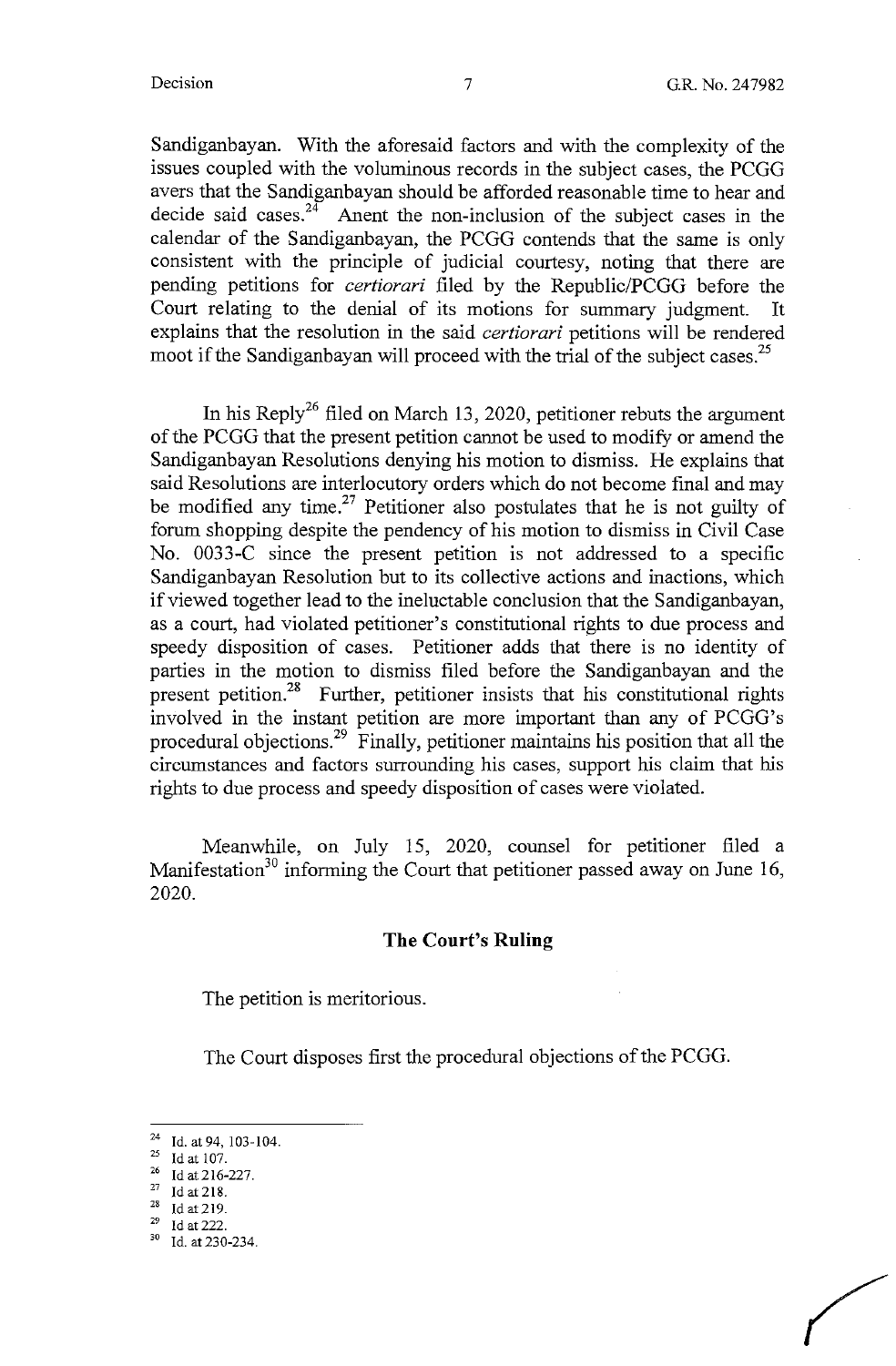The PCGG argues that the instant petition for prohibition should be dismissed on the ground that the same seeks to amend and modify the long final and immutable Sandiganbayan Resolutions issued in 2014 and 2017 denying petitioner's motions to dismiss which were anchored on the same ground of violation of his rights to due process and speedy disposition of cases.

The Court disagrees.

In essence, the PCGG is saying that giving due course and granting the present petition would be violative of the principle of immutability of judgment, which is premised upon the existence of a final and executory judgment $31$  and mandates that final judgment may no longer be modified or amended by any court in any manner even if the purpose of the modification or amendment is to correct perceived errors of law or fact.<sup>32</sup> It failed to consider, however, that the said principle does not apply in this case considering that the Sandiganbayan Resolutions, denying petitioner's motion to dismiss, are indisputably in the form of interlocutory orders, which settles only some incidental, subsidiary, or collateral matter arising in an action and there is something else that still needs to be done by the concerned tribunal in the primary case — the rendition of the final judgment,  $33$  as opposed to a final judgment, one that finally disposes of a case, leaving nothing more to be done by the Court in respect thereto. Being interlocutory orders, the same may be subject to modification before final judgment in the main cases. It is settled that an interlocutory order is always under the control of the Court and may be modified or rescinded upon sufficient grounds shown at any time before final judgment.<sup>34</sup> More so if there exists new developments, matter, or fact which may warrant a *different view,* such as those alleged in the instant petition  $-$  the failure of the Sandiganbayan to promptly dispose the petitioner's cases by proceeding to trial even after the denial of petitioner's motions to dismiss and of the Republic/PCGG's motions for summary judgment and/or judgment on the pleadings and ignoring petitioner's subsequent motion to include the subject cases in Sandiganbayan's trial calendar.<sup>35</sup> Relative thereto, rules of procedure should not be interpreted as to disadvantage a party and deprive him or her of fundamental rights and liberties,  $3^6$  such as petitioner's constitutionallyconferred rights to due process and speedy disposition of cases. A judgment or order may be modified where its execution in its present form 1s impossible or unjust in view of intervening facts or circumstances.<sup>37</sup>

<sup>&</sup>lt;sup>31</sup> Mercury Drug Corporation v. Spouses Huang, 817 Phil. 434, 452 (2017).<br><sup>32</sup> *National Housing Authority v. Court of Appeals*, 731 Phil. 400, 405 (2014).<br><sup>33</sup> *People v. Escobar*, 814 Phil. 840, 860 (2017).

<sup>&</sup>lt;sup>34</sup> Ley Construction and Development Corporation v. Union Bank, 389 Phil. 788, 795 (2000).<br><sup>35</sup> *Rollo*, pp. 9-10, 28.<br><sup>36</sup> *People v. Escobar*, supra note 33, at 862.

<sup>37</sup> Id.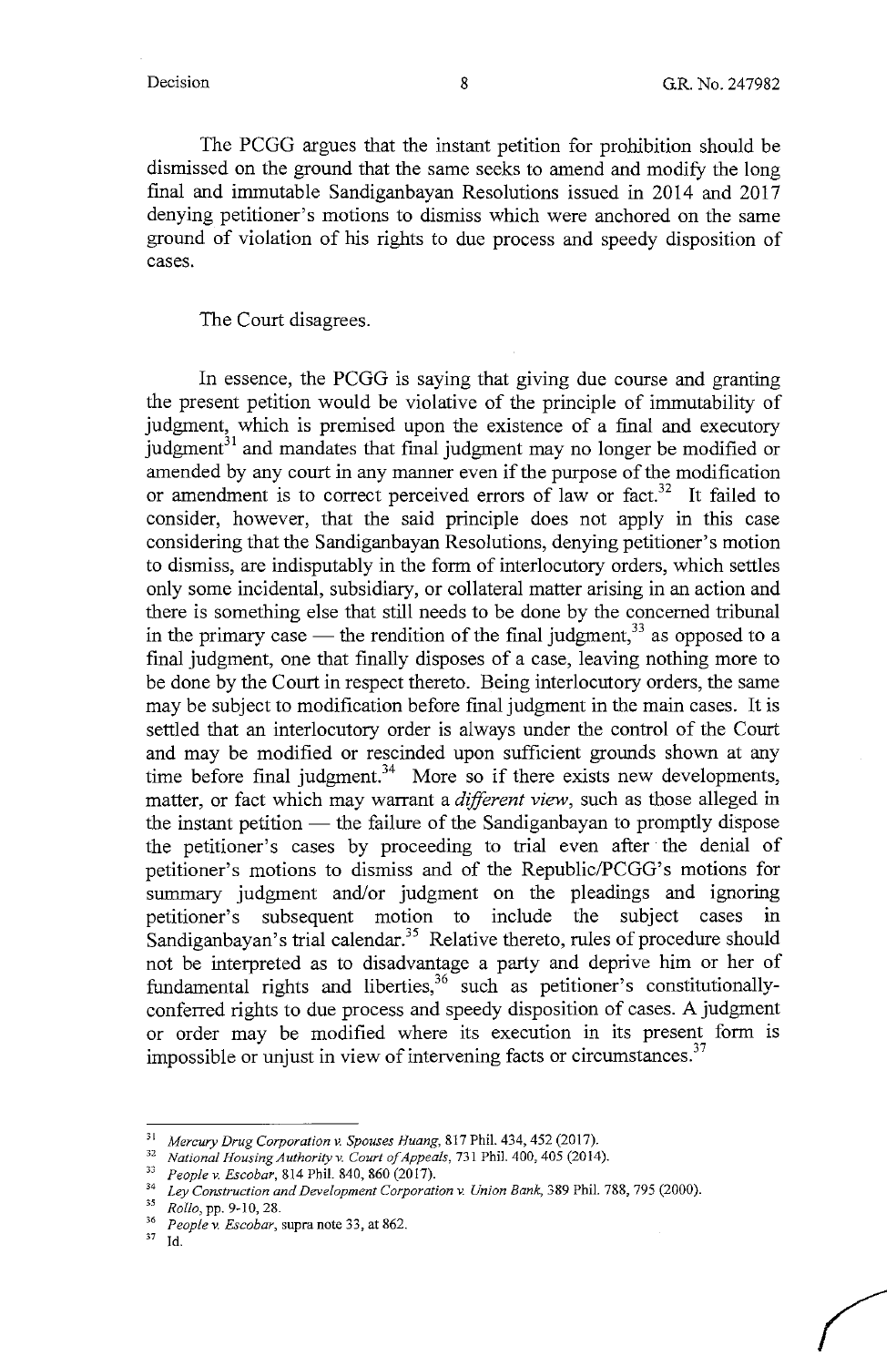Moreover, the present petition is availed of by petitioner as a separate and independent remedy from his motions to dismiss or from the denial of said motions. If the intention of petitioner was otherwise, he could have filed a petition for *certiorari* specifically assailing the Sandiganbayan Resolutions and not a petition for prohibition. In this regard, it is necessary to point out that *certiorari* and *prohibition* differ as to purpose. For while *certiorari* is aimed at *"annulling or modifying'* a proceeding, prohibition is directed at "commanding the respondent to desist from further *proceedings in the action or matter specified in the petition."38* Here, it is clear that the instant petition for prohibition is not aimed at nullifying, modifying, or amending the aforesaid Sandiganbayan Resolutions, but is particularly aimed at ousting the Sandiganbayan of its jurisdiction for being guilty of grave abuse of discretion in abdicating its constitutional duty to dispose of petitioner's cases in relation to his rights to due process and speedy disposition of cases. That the present petition and petitioner's motions to dismiss filed before the Sandiganbayan both mention that his rights to due process and speedy disposition of cases is more apparent than real and should not be allowed to dilute the distinction between the remedies taken by petitioner. To stress, the issue in the present petition is whether or not the Sandiganbayan's assailed action or inaction is without or in excess of jurisdiction or with grave abuse of discretion which warrants its desistance from taking further proceedings in the subject cases. It is in light of this issue that the petition should be resolved. Certainly, the said issue was never the subject of petitioner's motions to dismiss filed in the Sandiganbayan. More important, petitioner alleges new developments, matter or fact, as mentioned earlier, which were not considered in his motions to dismiss nor in the Sandiganbayan Resolutions denying the same - that petitioner wants the Court to consider in resolving the present petition for prohibition. This stresses further that the present petition is not meant as a continuation or a belated attempt to assail, modify, or amend the 2014 and 2017 Sandiganbayan Resolutions so as for the PCGG to claim that the said petition is filed out of time or that it would violate the doctrine of immutability.

In the same vein that the instant petition should be viewed as an independent and separate remedy from petitioner's motions to dismiss filed in the Sandiganbayan, the PCGG's claim that petitioner is guilty of forum shopping, in view of the pendency in Civil Case No. 0033-C of his motion for reconsideration of the denial of his motion to dismiss, should likewise fail. To reiterate, the present petition does not primarily aim to modify and nullify any of the Sandiganbayan Resolutions; it presents a different issue than what was raised in petitioner's motion to dismiss; and that petitioner alleges an additional or new fact, matter, or development - that the Sandiganbayan failed to act on his motion for reconsideration in Civil Case No. 0033-C and on his motion to include the subject cases in the court

<sup>&</sup>lt;sup>38</sup> Pamana, Inc. v. Court of Appeals, 499 Phil. 125, 133 (2005).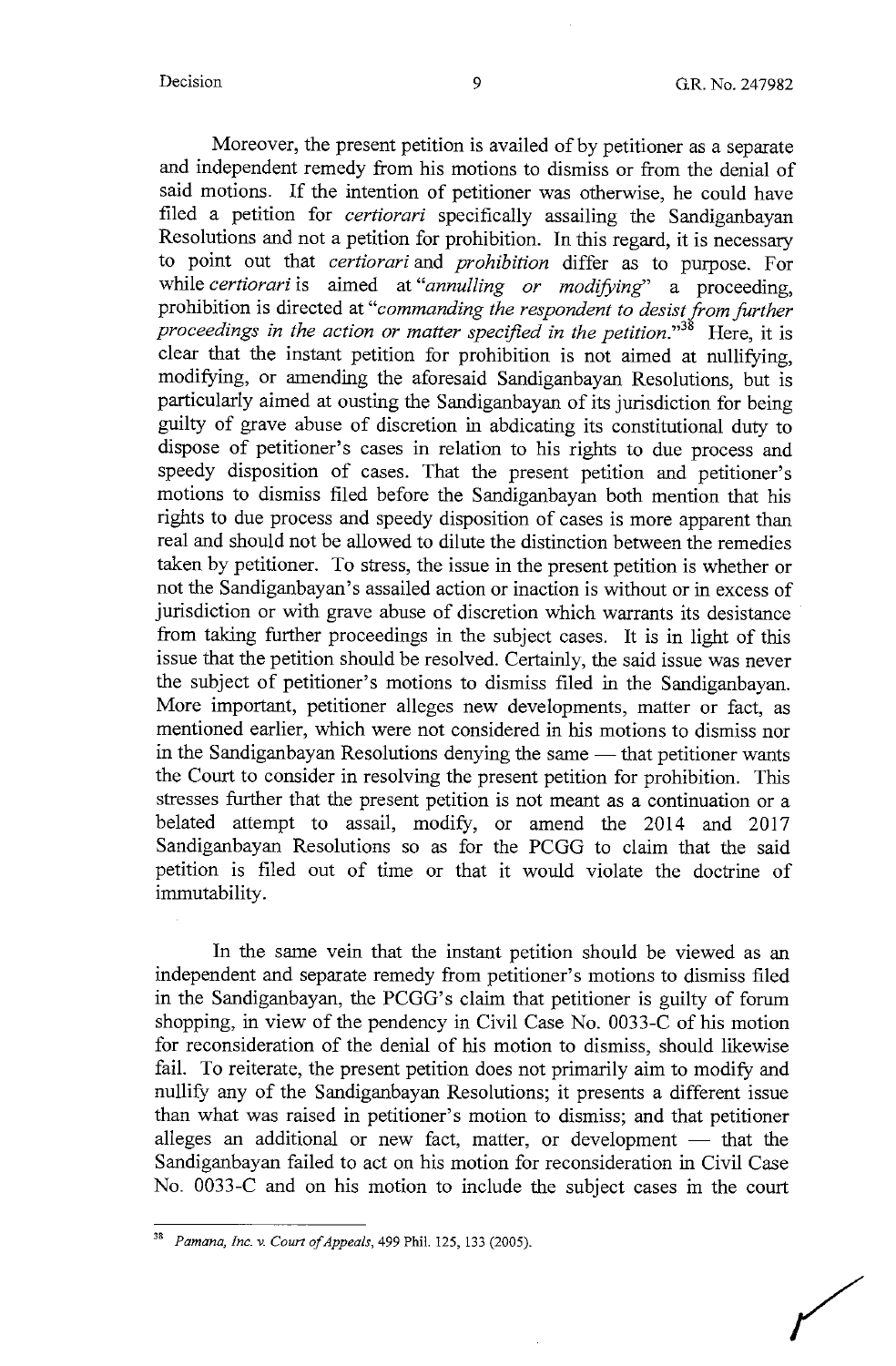$calam$  - to support his claim that the Sandiganbayan committed grave abuse of discretion in not performing its constitutional duty to dispose of the subject cases with reasonable dispatch and that it should be prohibited from taking further proceedings in the subject cases.

Forum shopping exists when a party repetitively avails of several judicial remedies in different courts, simultaneously or successively, all substantially founded on the same transactions and the same essential facts and circumstances, and all raising substantially the same issues either pending in or already resolved adversely by some other court.<sup>39</sup>

In determining whether a party violated the rule against forum shopping, the most important factor to consider is **whether the elements of** *litis pendentia* **concur,** namely: (a) [there is] identity of parties, or at least such parties who represent the same interests in both actions; (b) [there is] identity of rights asserted and relief prayed for, the relief being founded on the same facts; and (c) [that] the identity with respect to the two preceding particulars in the two cases is such that any judgment that may be rendered in the pending case, regardless of which party is successful, would amount to *res judicata* in the other case. 40 Of the above-mentioned elements of forum shopping, what strikes this Court the most is the absence of the second element.

Hombook is the rule that identity of causes of action does not mean absolute identity; otherwise, a party could easily escape the operation of *res judicata* by changing the form of the action or the relief sought. The test to determine whether the causes of action are identical is to ascertain **whether the same evidence will sustain both actions, or whether there is an identity in the facts essential to the maintenance of the two actions.** If the same facts or evidence would sustain both, the two actions are considered the same, and a judgment in the first case is a bar to the subsequent action. Hence, a party cannot, by varying the form of action or adopting a different method of presenting his case, escape the operation of the principle that one and the same cause of action shall not be twice litigated between the same parties or their privies. Among the several tests resorted to in ascertaining whether two suits relate to a single or common cause of action are: (1) whether the same evidence would support and sustain both the first and second causes of action; and (2) whether the defenses in one case may be used to substantiate the complaint in the other.<sup>41</sup>

In this case, the Court cannot help but re-emphasize that petitioner is alleging a new fact, matter, or circumstance subsequent to the denial of his

<sup>39</sup>*Heirs a/Marcelo Sotto v. Palicte,* 726 Phil. 651, 653-654 (2014). 40 *Daswaniv. Banco De Oro Universal Bank,* 765 Phil. 88, 99 (2015).

<sup>41</sup> *Yap v. Chua,* 687 Phil. 392,401 (2012).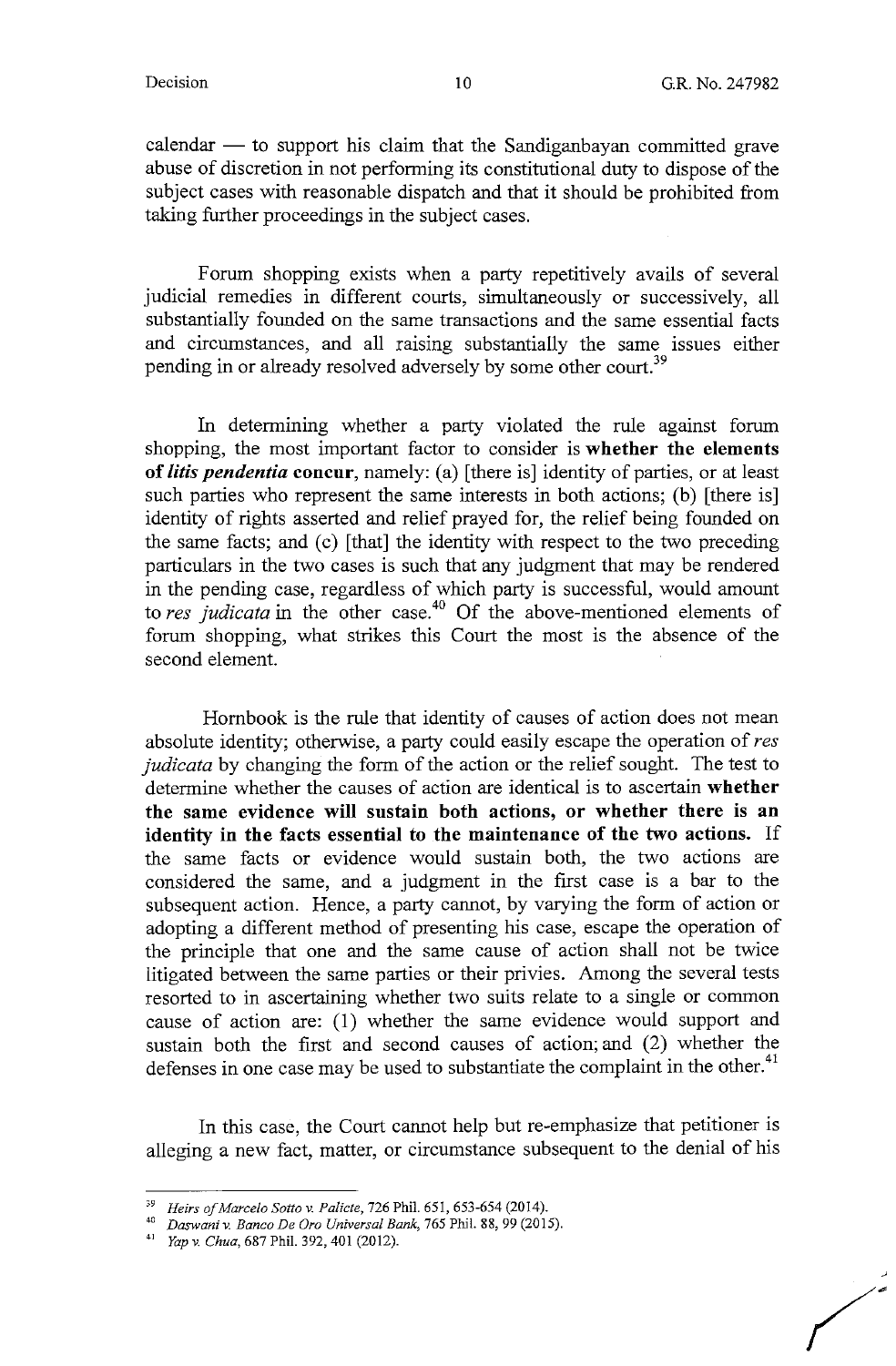motions to dismiss, which he is asking for the Court to consider in appreciating his claim that the Sandiganbayan is guilty of grave abuse of discretion in relation to its failure to perform its constitutional duty of and for violation of petitioner's rights to due process and speedy disposition of cases. At the risk of being repetitive, this includes the failure of the Sandiganbayan to proceed to trial even after the denial of petitioner's motions to dismiss and of the Republic/PCGG's motions for summary judgment and/or judgment on the pleadings, failure to resolve petitioner's motions to dismiss in Civil Case No. 0033-C, and not acting on petitioner's motion to include the subject cases in Sandiganbayan's trial calendar. For sure, these matters involve different evidence and vary the facts previously considered by the Sandiganbayan in its 2014 and 2017 Resolutions, thereby negating the presence of forum shopping. Collorarily, the same allows the Court to take a new and fresh prospective in appreciating and evaluating the claim of petitioner that his constitutional rights were indeed violated, and that the Sandiganbayan, through this petition, may be declared to have committed grave abuse of discretion by abdicating its constitutional duty to live up with and protect the aforesaid constitutional rights of petitioner and should be prohibited from taking further proceedings in the subject cases.

Having disposed of the procedural objections of the PCGG, the Court now comes to the substantive issue in this case.

Prohibition is an extraordinary remedy available to compel any tribunal, corporation, board, or person exercising judicial or ministerial functions, to desist from further proceedings in an action or matter when the proceedings in such tribunal, corporation, board, or person are without or in excess of jurisdiction or with grave abuse of discretion, and there is no appeal or any other plain, speedy, and adequate remedy in the ordinary course of law.<sup>42</sup> It is the proper remedy to afford relief against usurpation of jurisdiction or power by an inferior court, or when, in the exercise of jurisdiction in handling matters clearly within its cognizance, the inferior court transgresses the bounds prescribed to it by the  $law.<sup>43</sup>$  Concomitantly, the cardinal precept is that, where there is a violation of basic constitutional rights, courts are ousted from their jurisdiction.<sup>44</sup> The reason being is that constitutional rights can be protected under the "grave abuse clause" through remedies of injunction or prohibition under Rule 65 of the Rules of Court.<sup>45</sup>

For writs of prohibition, the requisites are: (1) it must be directed against a tribunal, corporation, board, or person exercising functions, judicial or ministerial; (2) the tribunal, corporation, board, or person has acted without or in excess of its jurisdiction, or with grave abuse of discretion; and

<sup>42</sup>*Delfin" Court of Appeals,* 121 Phil. 346, 348-349 (1965). 43 *Dcrvid v. Rivera,* 464 Phil. 1006, 1017 (2004).

<sup>&</sup>lt;sup>44</sup> Apo Cement Corporation v. Mingson Mining Industries Corporation, 746 Phil. 1010, 1016 (2014).<br><sup>45</sup> See Secretary of National Defense v. Manalo, 589 Phil. 1, 40 (2008).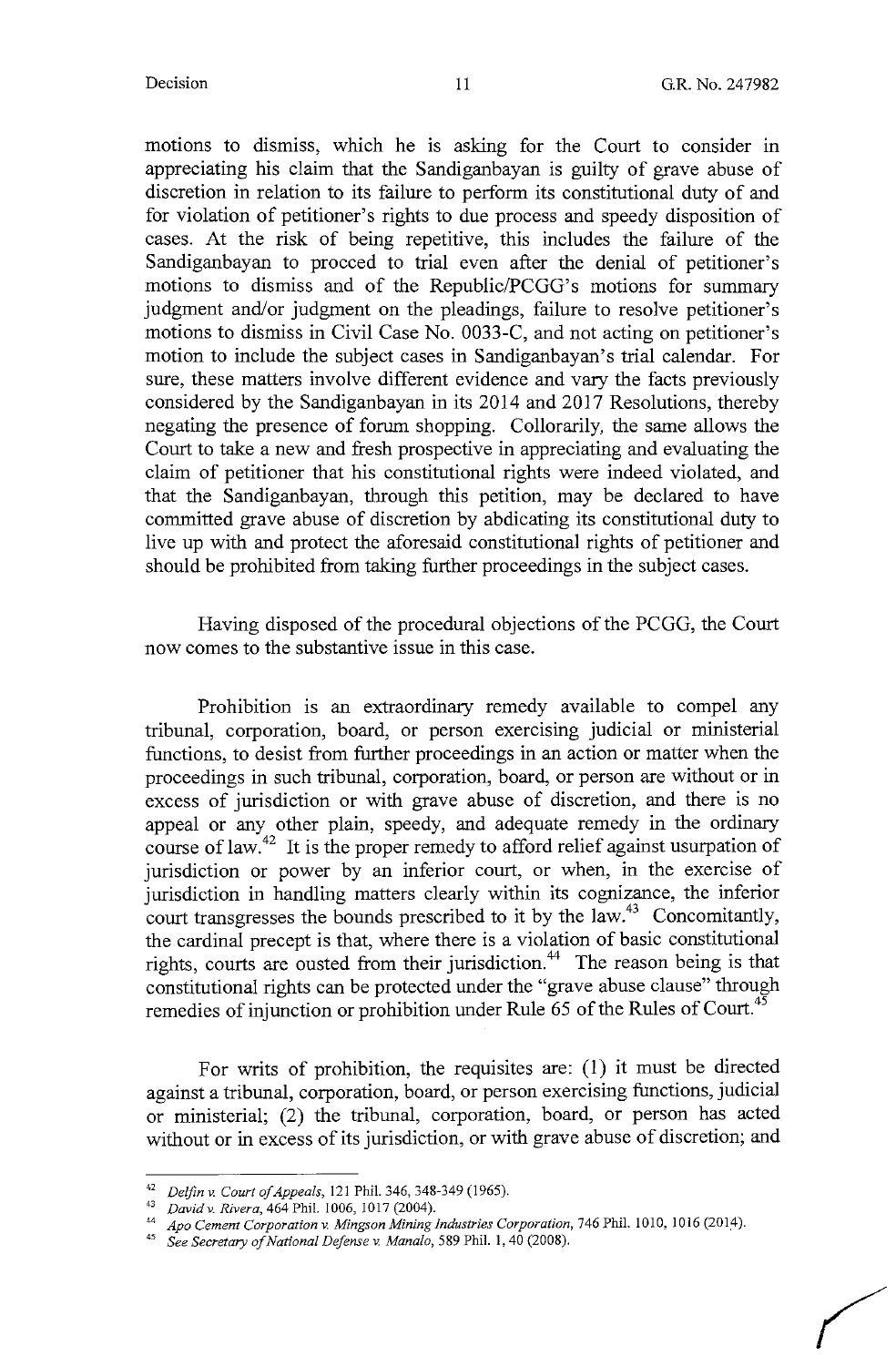(3) there is no appeal or any other plain, speedy, and adequate remedy in the ordinary course of law.<sup>46</sup>

Notably, of the elements mentioned above, the PCGG asserts that the second requisite is absent in this case. It is of the position that petitioner's rights to due process and speedy disposition of cases have not been violated, thus, petitioner failed to demonstrate that the Sandiganbayan acted with grave abuse of discretion amounting to lack or excess of jurisdiction in handling the subject cases.

The Court rules otherwise.

Before all else, the Court finds it fitting to briefly elucidate on the right to speedy disposition of cases and the jurisprudence relevant thereto.

The constitutional guarantee to speedy disposition of cases was first introduced in the  $1973$  Philippine Constitution<sup>47</sup> and was reproduced *verbatim* in Section 16, Article III of the 1987 version.<sup>48</sup> Presently, the provision pertinently provides:

SEC. 16. All persons shall have the right to a speedy disposition of their cases before all judicial, quasi-judicial, or administrative bodies.

The aforesaid constitutional guarantee is one of the three provisions mandating speedier dispensation of justice.<sup>49</sup> Though they are subsumed under the more basic tenet of procedural due process, the right to speedy disposition of cases - which includes within its contemplation the periods before, during, and after trial - affords broader protection than Section 14(2),<sup>50</sup> Article III of the 1987 Constitution, which guarantees just the right to a speedy trial, and is more embracing than the protection under Section

<sup>46</sup> See *Montes* v. *Court of Appeals,* 523 Phil. 98, 107 (2006); *see also Rivera* v. *Espiritu,* 425 Phil. 169,

<sup>179-180 (2002). 47</sup> Art. IV, Sec. 16 reads, *"All persons shall have the right to a speedy disposition of their cases before all judicial, quasi-judicial, or administrative bodies."* 

<sup>48</sup>*Magante* v. *Sandiganbayan,* 836 Phil. 1108, 1118 (2018). 49 *Dansal* v. *Hon. Fernandez, Sr,* 383 Phil. 897,905 (2000), citing Bernas, Joaquin G. (1996), *The 1987 Constitution of the Republic of the Philippines: A Commentary*, p. 489.<br><sup>50</sup> Art. III, Sec. 14(2). In all criminal prosecutions, the accused shall be presumed innocent until the

contrary is proved, and shall enjoy the right to be heard by himself and counsel, to be informed of the **nature and cause of the accusation against him, to have a speedy, impartial, and public trial, to meet the witnesses face to face, and to have compulsory process to secure the attendance of witnesses and the**  production of evidence in his behalf. However, after arraignment, trial may proceed notwithstanding the absence of the accused provided that he has been duly notified and his failure to appear is unjustifiable. (Emphasis supplied)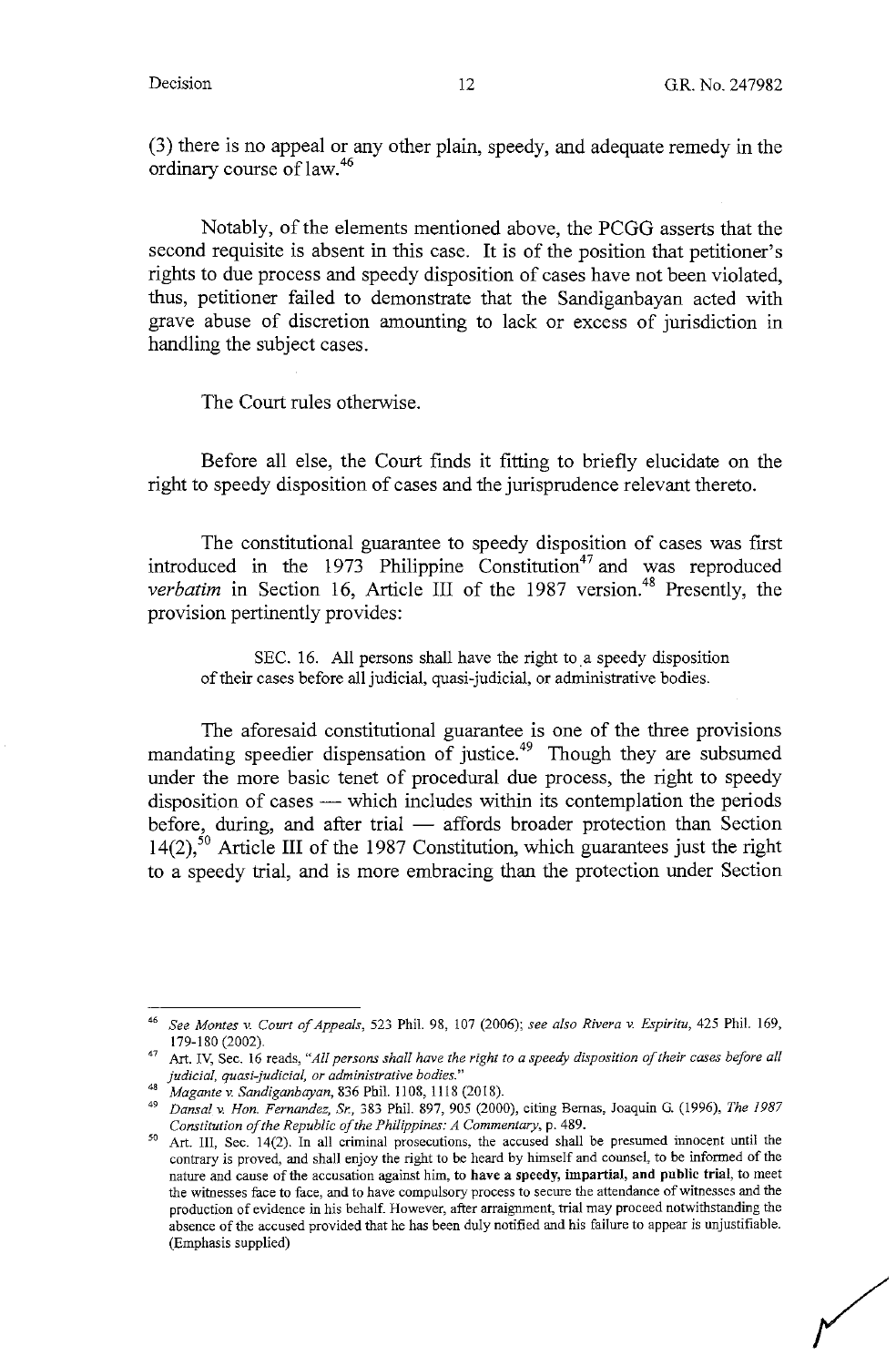15, Article VIII, $^{51}$  which covers only the period after the submission of the  $\cos^{-52}$ 

Moreover, the right to a speedy disposition of cases sweeps more broadly as it is not confined with criminal cases; it extends even to other adversarial proceedings before any judicial, quasi-judicial, and administrative tribunals,<sup>53</sup> be it civil or administrative in nature,<sup>54</sup> and may be invoked by all citizens, including those in the military.<sup>55</sup> No branch of government is, therefore, exempt from duly observing the constitutional safeguard and the right confirms immunity from arbitrary delay. Hence, under the Constitution, any party to a case may demand expeditious action on all officials who are tasked with the administration of justice.<sup>56</sup> For sure, the right may be invoked in the proceedings before the Sandiganbayan. In fact, the Court declared in its *En Banc* Resolution in *Re: Problem of Delays in Cases Before the Sandiganbayan<sup>57</sup>*that "the Sandiganbayan as the nation's anti-graft court must be the first to avert opportunities for graft, uphold the right of all persons to a speedy disposition of their cases, and avert the precipitate loss of their rights."<sup>58</sup>

It must be stressed, though, that the right to a speedy disposition of cases is a relative and flexible concept. A mere mathematical reckoning of the time involved is not sufficient. Particular regard must be taken of the facts and circumstances peculiar to each case.<sup>59</sup> Otherwise stated, the right must be consistent with reasonable delay<sup>60</sup> as the same is deemed violated only when there is inordinate delay, such as when the proceedings is attended by vexatious, capricious, and oppressive delays; or when unjustified postponements of the trial are asked for and secured, or when without cause or unjustifiable motive, a long period of time is allowed to elapse without the party having his case tried.<sup>6</sup>

The concept of inordinate delay that defeats one's right to speedy disposition of cases was first highlighted in *Tatad v. Sandiganbayan*.<sup>62</sup> In that case, the Court explained that it would not hesitate to grant the so-called

<sup>&</sup>lt;sup>51</sup> CONSTITUTION, Art. VIII, Sec. 15. (1) All cases or matters filed after the effectivity of this Constitution must be decided or resolved within twenty-four months from date of submission for the Supreme Court, and, unless reduced by the Supreme Court, twelve months for all lower collegiate courts, and three months for all other lower courts.<br><sup>52</sup> *See Dansal v. Hon. Fernandez, Sr.,* supra note 49.

<sup>53</sup>*Magante v. Sandiganbayan,* supra note 48, at 1118-1119.

<sup>54</sup> *Coscolluela v. Sandiganbayan,* 714 Phil. *55,* 61 (2013).

<sup>55</sup> Lt. *Gen. Abadia v. Court of Appeals,* 306 Phil. 690,699 (1994).

<sup>56</sup>*Magante v. Sandiganbayan,* supra note 48, at 1119.

<sup>&</sup>lt;sup>57</sup> 422 Phil. 246 (2001).

<sup>58</sup>*Re: Problem of Delays in Cases Before the Sandiganbayan,* id. at 280, citing *Yuchengco v. Republic,*  388 Phil. 1039, 1062 (2000).<br><sup>59</sup> People v. Sandiganbayan, G.R. No. 233063, February 11, 2019.

<sup>59</sup>*People v. Sandiganbayan,* G.R. No. 233063, February 11, 2019. 60 *Dansal v. Hon. Fernandez,* &, supra note 49, at 906. 61 *Ty-Daza v. Sandiganbayan,* 424 Phil. 945, 950-951 (2002). 62 242 Phil. 563 (1988).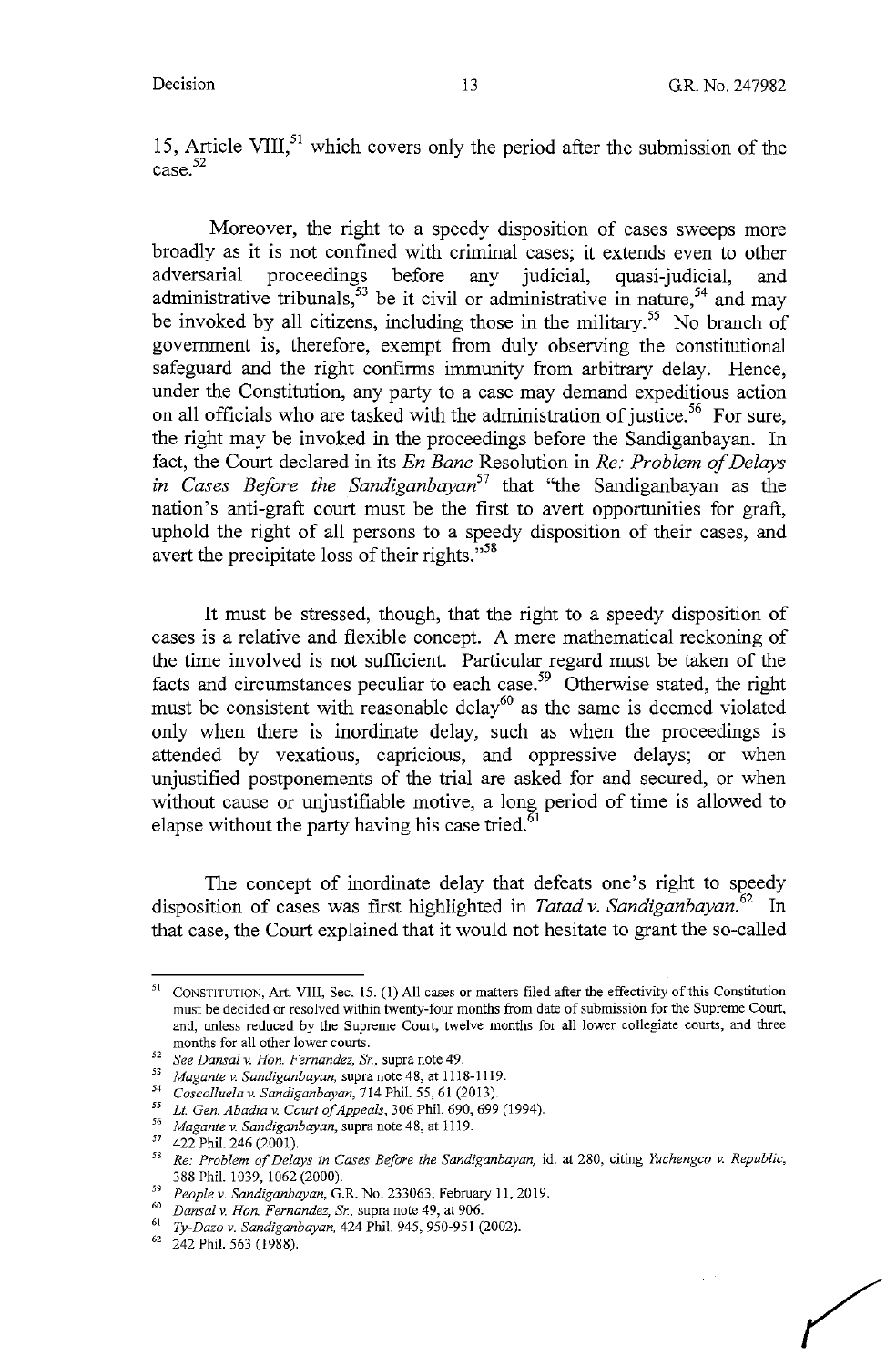"radical relief' and to spare the accused from undergoing the rigors and expense of a full-blown trial where it is clear that he has been deprived of due process of law or other constitutionally guaranteed rights which may be determined from the facts and circumstances peculiar to each case. The Court then proceeded to dismiss the criminal cases against the accused therein after finding that there was a delay of three years in the termination of the preliminary investigation and subsequent filing of the information, and such delay was attended by several circumstances, such as (1) political motivations that play a vital role in activating and propelling the prosecutorial process; (2) blatant departure from the established procedural rules; and (3) the unjustified delay attending the investigation. The Court held that the inordinate delay in terminating the preliminary investigation and filing the information in the said case is violative of the constitutionally guaranteed right of the accused to due process and to a speedy disposition of the cases against him.

Stressing that the concept of speedy disposition is relative, subsequent jurisprudence adopted the "balancing test" which provides four factors as a guide in the determination of inordinate delay and on whether the defendant has been denied his right to a speedy disposition of cases. This test, first mentioned in the cases of *Martin v. Gen. Ver<sup>63</sup>*and *Caballero v. Judge Alfonso, Jr.*<sup>64</sup> both citing the American case of *Barker v. Wingo*,<sup>65</sup> necessarily compels the courts to approach such cases on an *ad hoc* basis, the conduct of both the prosecution and the defendant are weighed *apropos* the four-fold factors, to wit: (1) length of the delay; (2) reason for the delay; (3) defendant's assertion or non-assertion of his right; and (4) prejudice to defendant resulting from the delay. None of these elements, however, is either a necessary or sufficient condition; they are related and must be considered together with other relevant circumstances. These factors have no talismanic qualities as courts must still engage in a difficult and sensitive balancing process.<sup>66</sup> The balancing test was applied, reiterated, and expounded in the cases of *Gonzales v. Sandiganbayan,*<sup>67</sup>*Alvizo v. Sandiganbayan,*<sup>68</sup>*Cada/in v. Philippine Overseas Employment Administration,69 Binay v. Sandiganbayan,70* and recently in the cases of *Bautista v. Sandiganbayan*,<sup>71</sup> *People v. Sandiganbayan,<sup>72</sup>*and *Magante v. Sandiganbayan.<sup>73</sup>*

 $^{63}$  208 Phil. 658 (1983).

<sup>&</sup>lt;sup>64</sup> 237 Phil. 154 (1987).<br><sup>65</sup> 407 U.S. 514 (1972), <http://supreme.justia.com/cases/federal/us/407/514/> (visited February 26, 2021).

<sup>66</sup>*Remulla v. Sandiganbayan,* 808 Phil. 739, 748 (2017).

 $^{67}$  276 Phil. 323 (1991).

<sup>292-</sup>A Phil. 144 (1993).

 $^{69}$  308 Phil. 728 (1994).<br> $^{70}$  374 Phil. 413 (1999).

<sup>&</sup>lt;sup>71</sup> G.R. Nos. 238579-80, July 24, 2019.

 $72^{\circ}$  Supra note 59.<br> $73^{\circ}$  Supra note 48.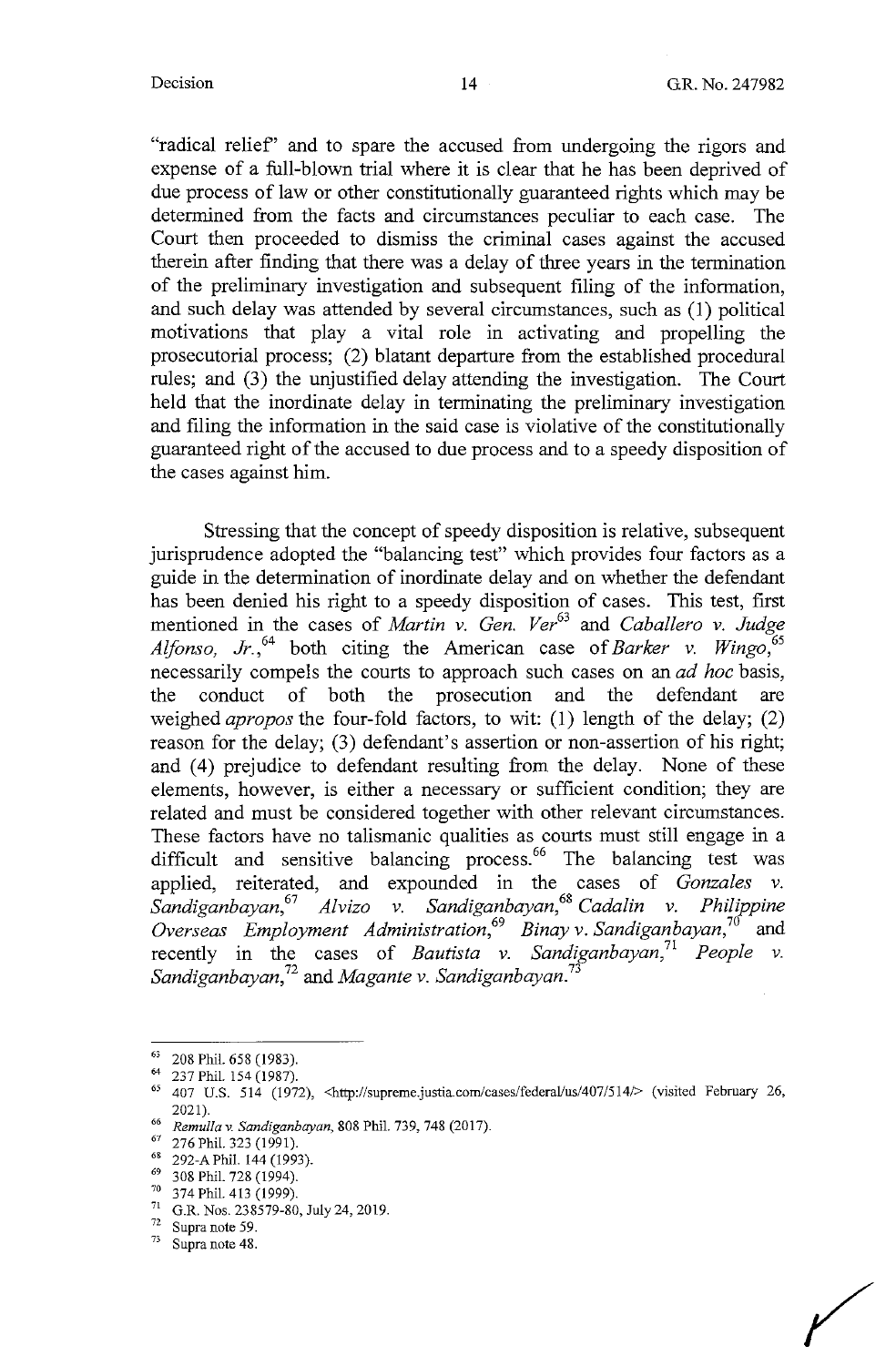Still, quite recently, through the well-written and elaborate *ponencia*  of the Court's esteemed member, Justice Marvic M.V.F. Leonen, the Court *En Banc* in *Cagang v. Sandiganbayan*<sup>74</sup> found it imperative to set a mode of analysis in situations where the right to speedy disposition of cases or the right to speedy trial is invoked. As such, the introduction to our jurisprudence of the *Cagang* guidelines, to wit:

*First,* the right to speedy disposition of cases is different from the right to speedy trial. While the rationale for both rights is the same, the right to speedy trial may only be invoked in criminal prosecutions against courts of law. The right to speedy disposition of cases, however, may be invoked before any tribunal, whether judicial or quasi-judicial. What is [important] is that the accused may already be prejudiced by the proceeding for the right to speedy disposition of cases to be invoked.

*Second,* a case is deemed initiated upon the filing of a formal complaint prior to a conduct of a preliminary investigation. This Court acknowledges, however, that the Ombudsman should set reasonable periods for preliminary investigation, with due regard to the complexities and nuances of each case. Delays beyond this period will be taken against the prosecution. The period taken for fact-finding investigations prior to the filing of the formal complaint shall not be included in the determination of whether there has been inordinate delay.

*Third,* courts must first determine which party carries the burden of proof. If the right is invoked within the given time periods contained in current Supreme Court resolutions and circulars, and the time periods that will be promulgated by the Office of the Ombudsman, the defense has the burden of proving that the right was justifiably invoked. If the delay occurs beyond the given time period and the right is invoked, the prosecution has the burden of justifying the delay.

If the defense has the burden of proof, it must prove *first,* whether the case is motivated by malice or clearly only politically motivated and is attended by utter lack of evidence, and *second,* that the defense did not contribute to the delay.

Once the burden of proof shifts to the prosecution, the prosecution must prove *first,* that it followed the prescribed procedure in the conduct of preliminary investigation and in the prosecution of the case; *second,*  that the complexity of the issues and the volume of evidence made the delay inevitable; and *third,* that no prejudice was suffered by the accused as a result of the delay.

*Fourth,* determination of the length of delay is never mechanical. Courts must consider the entire context of the case, from the amount of evidence to be weighed to the simplicity or complexity of the issues raised.

An exception to this rule is if there is an allegation that the prosecution of the case was solely motivated by malice, such as when the case is politically motivated or when there is continued prosecution

G.R. No. 206438, July 31, 2018.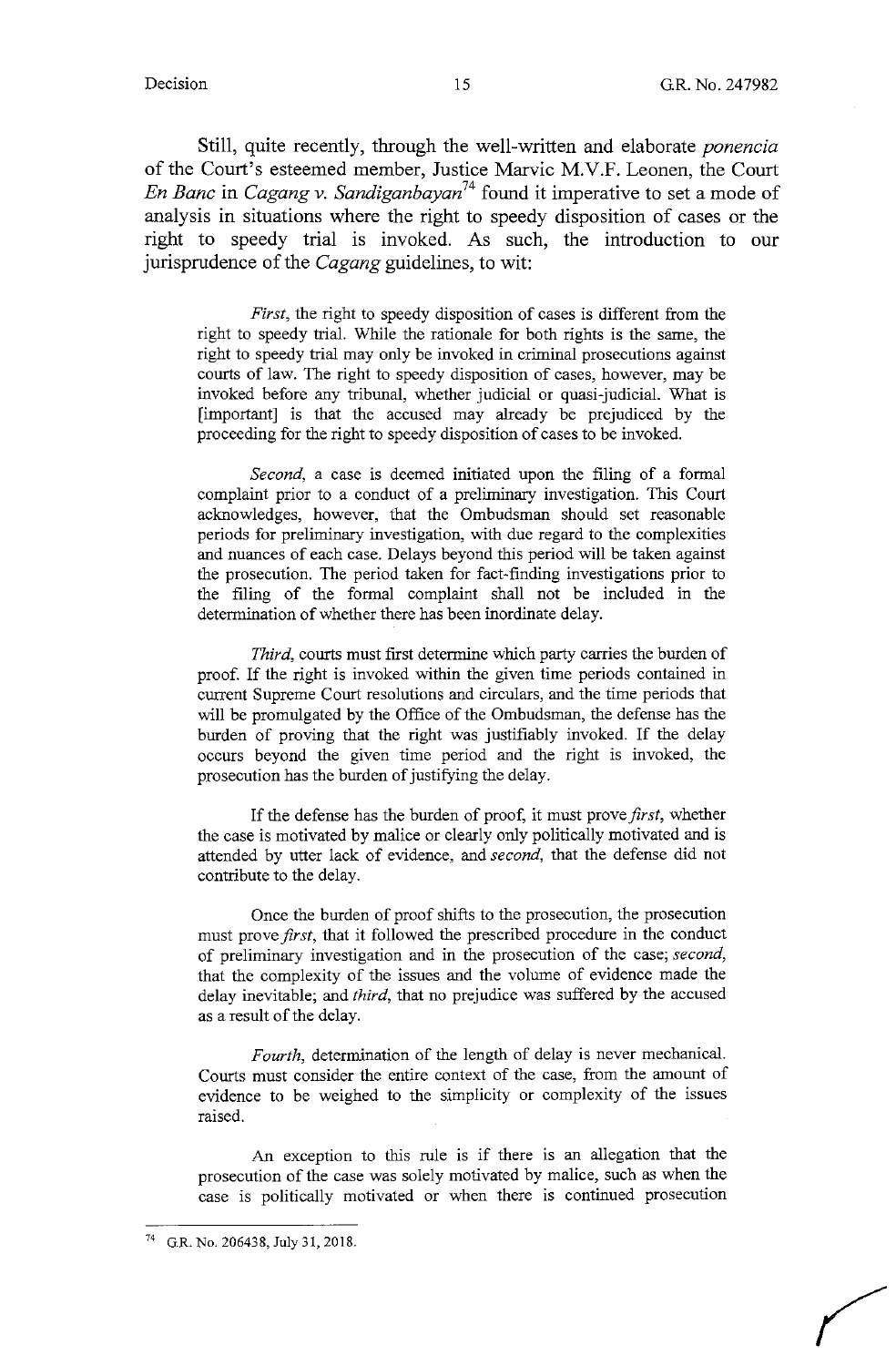despite utter lack of evidence. Malicious intent may be gauged from the behavior. of the prosecution throughout the proceedings. If malicious prosecution is properly alleged and substantially proven, the case would automatically be dismissed without need of further analysis of the delay.

Another exception would be the waiver of the accused to the right to speedy disposition of cases or the right to speedy trial. If it can be proven that the accused acquiesced to the delay, the constitutional right can no longer be invoked.

In all cases of dismissals due to inordinate delay, the causes of the delays must be properly laid out and discussed by the relevant court.

*Fifth*, the right to speedy disposition of cases or the right to speedy trial must be timely raised. The respondent or the accused must file the appropriate motion upon the lapse of the statutory or procedural periods. Otherwise, they are deemed to have waived their right to speedy disposition of cases.

The foregoing discussion considered, the Court now proceeds to consider the facts and circumstances in this case and determine whether the petitioner's rights to due process and speedy disposition of cases has been violated.

Following the *Cagang* guidelines, it must be determined first as to who has the burden of proof. If the delay is beyond the time periods provided in the rules, the burden of proof shifts to the State<sup>75</sup> or, in this case, the Republic.

As recited in the antecedents of this petition, Civil Case No. 0033 was filed on July 31, 1987 and was subdivided into eight complaints in 1995. Petitioner filed his Answers to the complaints in 1999. Thereafter, pre-trial hearings commenced and were essentially terminated with regard to Civil Case Nos. 0033-C (in 2000), 0033-D (in 2000), and 0033-E (in 2003). Meanwhile, pre-trial hearings in Civil Case Nos. 0033-B and 0033-H were halted in 2001, while pre-trial hearings in Civil Case No. 0033-G was suspended in 2003. Fast forward to almost two decades upon the filing of the instant petition in 2019, the Sandiganbayan has not concluded pre-trial hearings in Civil Case Nos. 0033-B, 0033-G, and 0033-H. Neither did the Sandiganbayan include in its trial calendar nor has exert any effort to require petitioner to make an initial presentation of his evidence in any of the subject cases. In total, upon the filing of the present petition, the subject cases have been pending with the Sandiganbayan for 32 years from the time of the filing of the original complaint and 24 years from the subdivision thereof, yet, trial proper has not commenced.

<sup>&</sup>lt;sup>75</sup> "If it has been alleged that there was delay beyond the given time periods, the burden of proof *shifts*." *(Cagangv. Sandiganbayan,* id)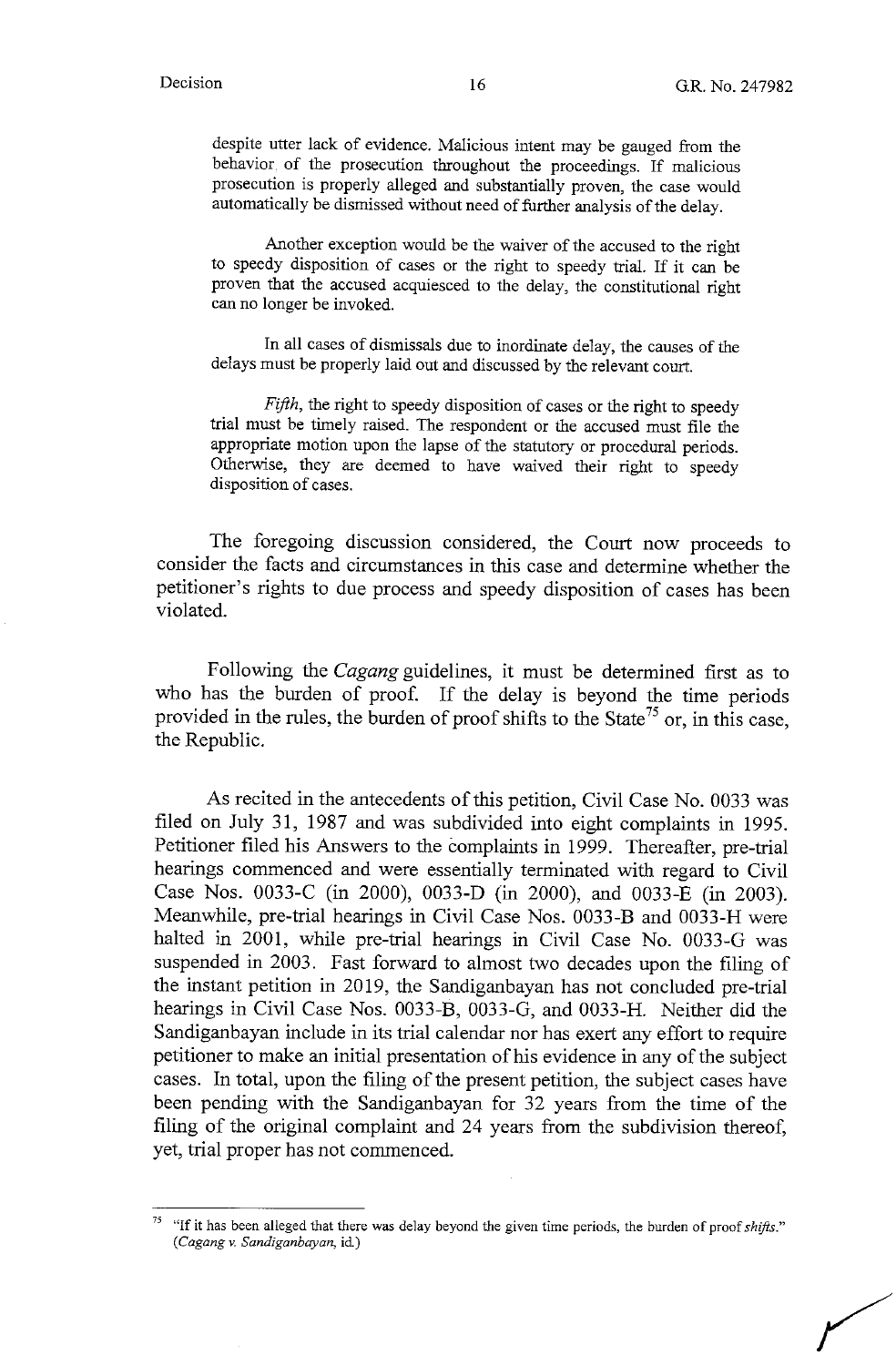The Sandiganbayan was originally empowered to promulgate its own rules of procedure. However, on March 30, 1995, the Congress repealed the Sandiganbayan's power to promulgate its own rules of procedure and instead prescribed that the Rules of Court promulgated by the Supreme Court shall apply to all cases and proceedings filed with the Sandiganbayan.<sup>76</sup> The Court acknowledges that under the applicable rules, there is no specific period mandated for the Sandiganbayan to commence trial from the time the complaint in a civil case is filed. The same, however, does not give the Sandiganbayan an unbridled discretion as to when to terminate pre-trial and proceed to trial. It is still subject to the party's constitutionally-protected rights to due process and speedy disposition of cases *vis-a-vis* its relative and flexible nature. Otherwise, the parties would be held hostage and open to oppressive and prejudicial delays which the Constitution proscribes. It may be remembered that the right to a speedy disposition of a case is deemed violated when without cause or justifiable motive a long period of time is allowed to elapse without the party having his case tried.<sup>77</sup> Relative thereto, the Court finds that it should be the Republic who carries the burden of proof that there was no violation of the right to speedy disposition of cases for several reasons. *First,* the fact that 32 years has elapsed from the time of the filing of the original complaint and 24 years from the subdivision thereof without trial proper being commenced, on its face, constitutes delay by any reasonable standard. *Second,* the parties do not dispute that there is delay in this case; they only differ in their arguments as to whether such delay is unjustified. *Third,* under *Cagang,* the defendant would only carry the burden of proof if the right is invoked within the *given time periods.* The defendant's burden of proof is premised on a circumstance where he invokes his right while the time limits set by the rules has not expired yet, hence, he must prove that the case took much longer than was reasonably necessary to resolve.<sup>78</sup> Without a given period set by the rules as to when the Sandiganbayan should terminate pre-trial and commence trial proper from the time the complaint is filed, and in view of the delay of 32 years from the time of the filing of the complaint and 24 years from the subdivision thereof without having his case tried, the Court cannot reasonably place the burden of proof on petitioner. *Fourth,* a survey of jurisprudence reveals that most of the complaints dismissed for violation of the right to speedy disposition of a case stems from the failure of the State, or the Republic in this case, to satisfactorily explain the inordinate

<sup>76</sup>*Re: Problem of Delays in Cases Before the Sandiganbayan,* supra note 57, at 257, citing Republic Act No. 7975, Sec. 4.

<sup>77</sup>*Gonzales v. Sandiganbayan,* supra note 67, at 333-334; *Andres v. Hon. Cacdac, Jr .. ,* 198 Phil. 600,608 (1982); *Acebedo v. Hon. Sarmiento,* 146 Phil. 820, 824 (1970); and *Ka/aw v. Apostol,* 64 Phil. 852, 858- 859 (1937).

<sup>&</sup>lt;sup>78</sup> "These time limits must be strictly complied with. If it has been alleged that there was delay within the **stated time periods, the burden of proof is on the defense to show that there has been a violation of their**  right *to* speedy trial or their right to speedy disposition of cases. The defense must be able to prove *first,*  that the case took much longer than was reasonably necessary to resolve, and *second,* that efforts were exerted to protect their constitutional rights." *(Cagang v. Sandiganbayan,* supra note 74.)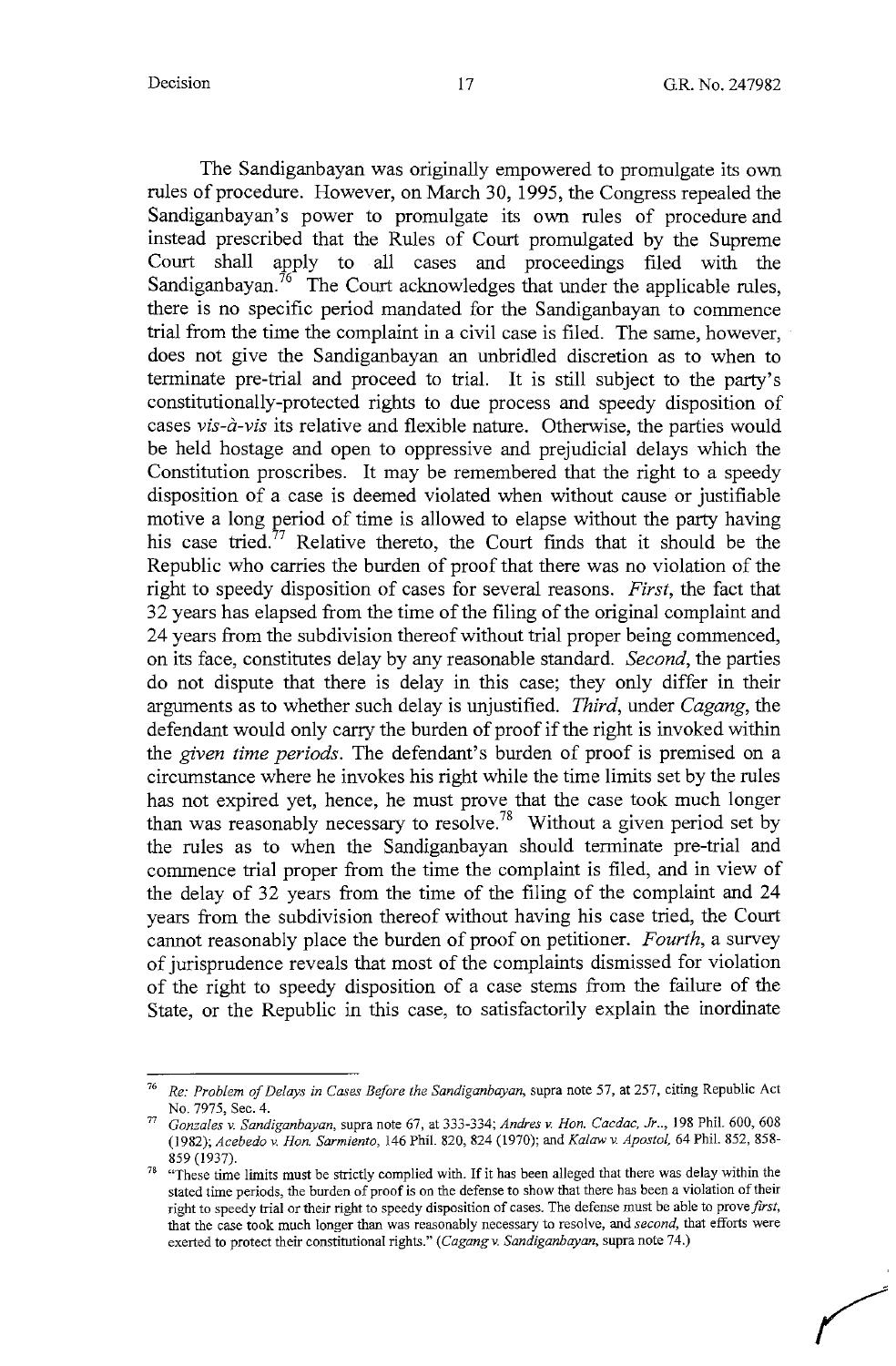/

delay,<sup>79</sup> except when there is a clear case of waiver in asserting the right to a speedy disposition of cases or when there is acquiescence to the delay.<sup>80</sup>

Meanwhile, it is noteworthy that from the time respective pre-trial in Civil Case Nos. 0033-C (in 2000), 0033-D (in 2000), and 0033-E (in 2003) were terminated, almost two decades had already passed by and yet the Sandiganbayan never bothered to issue a pre-trial order and set the trial dates to begin the presentation of petitioner's evidence. On this point, it must be stressed that under the 1997 Rules of Civil Procedure, Section 7, Rule 18 thereof provides that the courts are mandated to issue a pre-trial order "upon termination" of the pre-trial. In 2004, the Court issued A.M. No. 03-01-09-  $SC<sub>1</sub><sup>81</sup>$  which provides, among others, that the judge shall issue the required pre-trial order "within 10 days after the termination of the pre-trial." This Court's issuance is deemed to apply to the 2002 Revised Internal Rules of the Sandiganbayan which states that "Rules of Court, resolutions, circulars, and other issuances promulgated by the Supreme Court relating to or affecting the Regional Trial Courts and the Court of Appeals, insofar as applicable, shall govern all actions and proceedings filed with the Sandiganbayan." Subsequently, the 2018 Revised Internal Rules of the Sandiganbayan provides that it shall strictly observe A.M. No. 03-01-09-SC, which provides, among others, that the judge shall issue the required pretrial order "within 10 days after the termination of the pre-trial," $82$  And presently, Section 2, Rule 18 of the 2019 Proposed Amendments to the 1997 Rules of Civil Procedure<sup>83</sup> provides that pre-trial should be terminated promptly, while Section 7 thereof mandates that "upon termination of the pre-trial, the court shall issue an order within 10 calendar days which shall recite in detail the matters taken up" in the pre-trial.<sup>84</sup>

In this case, as mentioned earlier, two decades had already passed by from the time the respective pre-trial in Civil Case Nos. 0033-C, 0033-D,

Effective May 1, 2020.

<sup>79</sup>*Magante v. Sandiganbayan,* supra note 48, at 1133, citing *Tatad v. Sandiganbayan,* supra note 62, *Angchangco v. Ombudsman,* 335 Phil. 766 (I 997); *Roque v. Ombudsman,* 366 Phil. 368 (1999); *Coscolluela v. Sandiganbayan,* supra note 54; and *People v. Sandiganbayan,* 723 Phil. 444 (2013).

<sup>80</sup>See *Dela Pena v. Sandiganbayan,* 412 Phil. 921, 932 (2001); *Salcedo v. Sandiganbayan,* G.R. Nos.

<sup>223869-960,</sup> February 13, 2019.<br><sup>81</sup> Dated July 13, 2004 and took effect on August 16, 2004.<br><sup>82</sup> A.M. No. 03-1-09-SC directed, among others, that during pre-trial, the judge shall ask parties to agree on specific trial dates, and to adhere to the case flow chart which shall contain the different stages of the **proceedings and use the time frame for each stage in setting the trial dates. Thereafter, the judge shall**  issue pre-trial order within ten (10) days after the termination of the pre-trial. Said Order shall bind the **parties, limit the trial to matters not disposed of and control the course of the action during trial.** 

<sup>848861</sup> Section 7. Pre-Trial Order. - Upon termination of the pre-trial, the court shall issue an order within ten (10) calendar days which shall recite in detail the matters taken up. The order shall include:

**xxxx** 

<sup>(</sup>f) The specific trial dates for continuous trial, which shall be within the period provided by the Rules;

<sup>(</sup>g) The case flowchart to be determined by the court, which shall contain the different stages of the **proceedings up to the promulgation of the decision and the use of time frames for each stage in**  setting the trial dates[.]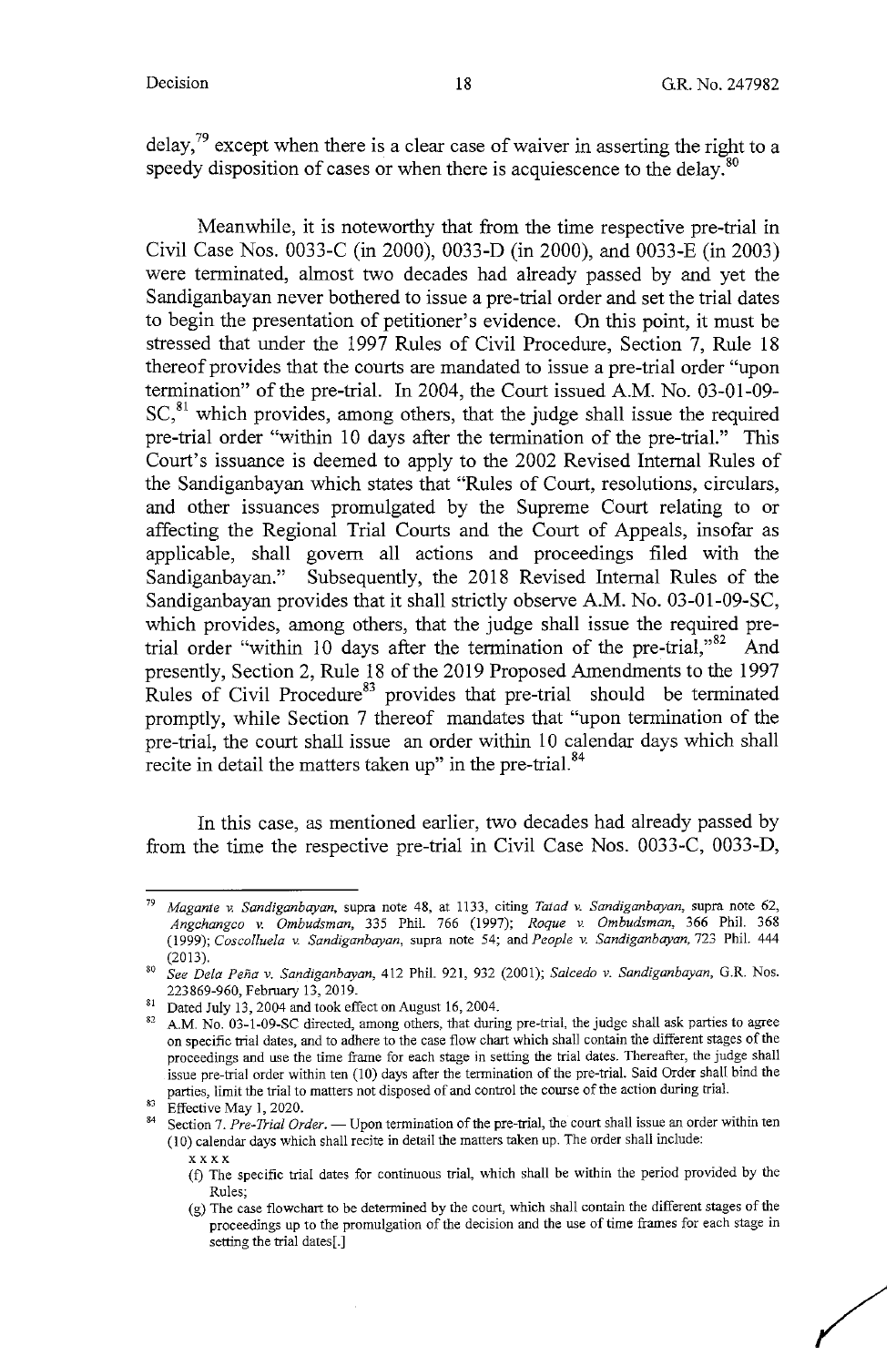and 0033-E were terminated, and yet no pre-trial order has been issued as to set or schedule the trial dates, much less to commence trial and begin the presentation of petitioner's evidence. Needless to say, the delay is beyond the time periods provided in any of the rules applicable to the Sandiganbayan at any given point in time since the termination of the pretrial hearings. Thus, the burden of proof that there was no violation of the right to speedy disposition of cases clearly lies with the Republic.

One can only imagine that if no trial has been commenced yet in the subject cases for more than 30 years of being pending and 20 years since the termination or suspension of pre-trial, how long would the trial proper take and for the cases to be decided and put the issues and dispute therein to end. Absent any justifiable excuse, these incidents in the Sandiganbayan proceedings depict more than a perfect picture of an inordinate delay which is violative of one's right to speedy disposition of cases. It might not be amiss to point out that for shorter delays - three years in *Tatad*;<sup>85</sup> four years in *Duterte v. Sandiganbayan*;<sup>86</sup> five years in *Magante*;<sup>87</sup> six years in *Angchangco, Jr.* v. *Ombudsman; <sup>88</sup>*six years in *Roque* v. *Office of the Ombudsman; <sup>89</sup>*six years in *Remulla;<sup>90</sup>* seven years in *Inocentes* v. *People;<sup>91</sup>* 10 years in *Licaros v. Sandiganbayan*;<sup>92</sup> and 15 years in *People v. Sandiganbayan*<sup>93</sup> — the Court has directed the dismissal of cases for violation of the constitutional rights to due process and speedy disposition of cases. These cited cases pale in comparison to what transpired in the subject cases thereby warranting a stronger reason for the Court to uphold the rights that petitioner invoked herein.

Bearing the burden of proof that there was no violation of petitioner's right to speedy disposition of cases, the Republic, as represented herein by the PCGG, must now show that the delay in disposing the subject cases, particularly in proceeding to trial, is justified. In particular, the Republic must prove that it followed the prescribed procedure; that the complexity of the issues and the volume of evidence made the delay inevitable; and that no prejudice was suffered by the accused as a result of the delay.

Based on the allegations of the PCGG, which are mostly based on the Sandiganbayan Resolutions denying petitioner's motions to dismiss, the justifications for the delay can be summarized into the following: the dilatory motions filed by petitioner; the need to resolve numerous pending

 $\frac{85}{86}$  Supra note 62.

 $\frac{86}{87}$  352 Phil. 557 (1998).<br>
Supra note 48.

 $\frac{88}{89}$  Supra note 79.

 $\frac{89}{90}$  Supra note 79.

<sup>&</sup>lt;sup>90</sup> Supra note 66.<br><sup>91</sup> 789 Phil. 318 (2016).

<sup>92 421</sup> Phil. 1075 (2001).

<sup>93 791</sup> Phil. 37 (2016).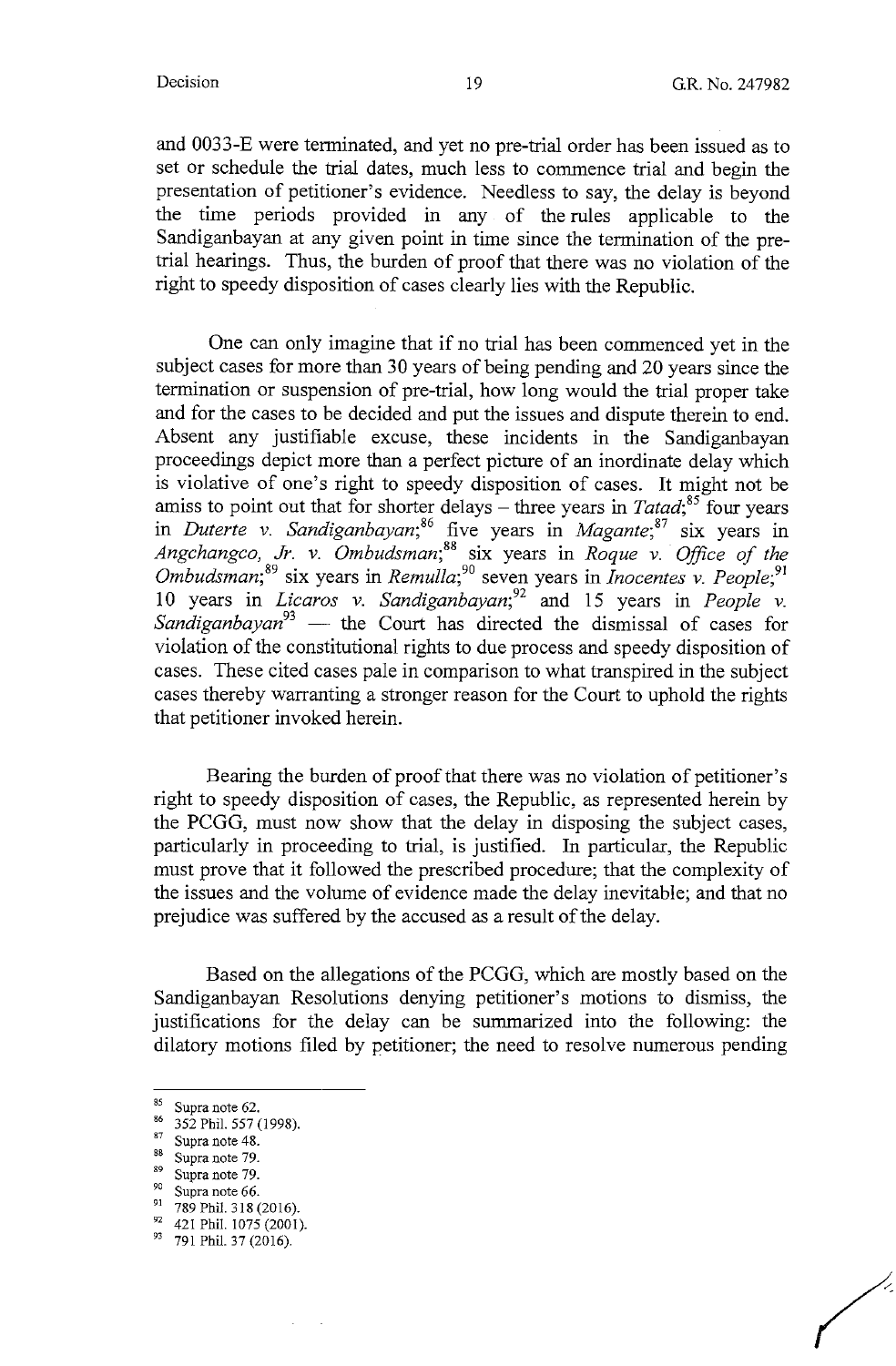motions; the complexity of the issues involved coupled with voluminous records of the cases; extraordinary number of parties; frequent resort to the Court seeking review of the Sandiganbayan orders or resolutions; and observance of judicial courtesy.

# The Court is not convinced that the above reasons justify the delay.

As to the allegation of petitioner's dilatory motions, it is noteworthy that the same is not proven or at least supported. The PCGG did not even bother to cite one particular motion to illustrate its claim. In addition, the Sandiganbayan did not even mention in its relevant resolutions that petitioner's motions are of such character. At its best, that petitioner contributed to the delay remains to be an allegation which does not warrant the Court's consideration. The same can be said to the alleged "complexities of the issues involved" and "voluminous records." The Court observes that there is no elucidation in the PCGG's pleadings or in the Sandiganbayan's resolutions as to what specific issue is too complex or what voluminous records are involved with what particular motions that justify the delay and failure or refusal of the Sandiganbayan to proceed to trial for three decades from the filing of the main complaint and two decades from the termination or suspension of pre-trial. The Court notes that what are involved up to this point are interlocutory motions and the subject cases are not yet submitted for decision so as to require such meticulous and much prolonged disposition by the Sandiganbayan. It would appear that the PCGG principally referred to the then pending motions for partial summary judgment and/or judgment on the pleadings and motions to dismiss as a major cause for the delay. It failed, however, to show that the delay in the resolution of those motions were due to issues so complex and evidence so voluminous, which render the delay inevitable. More, it must be noted that said motions, absent any extraordinary circumstances that effectively stymied Sandiganbayan's normal time table to resolve, do not involve a meticulous calibration of the evidence nor heavy review of records of the cases so as to warrant long delay to resolve. In a motion for summary judgment, courts merely determine if answer fails to tender an issue, or otherwise admits the material allegations of the adverse party's pleading.<sup>94</sup> Furthermore, in a motion for summary judgment, what needs to be determined is whether there is no genuine issue as to any material fact and that the moving party is entitled to a judgment as a matter of law.<sup>95</sup> To be sure, matters not involving complex factual or legal issues should not take long to resolve. Meanwhile, in the motions to dismiss, the matters raised therein do not necessitate extraordinarily demanding review of the records nor involve issues so complex, as they point out a simple, straightforward and easily determinable issue on whether or not petitioner's right to speedy disposition of cases has been violated. It must be stressed that considering

<sup>&</sup>lt;sup>94</sup> See *Adolfo v. Adolfo*, 756 Phil. 325, 341-342 (2015).<br><sup>95</sup> Id. at 335.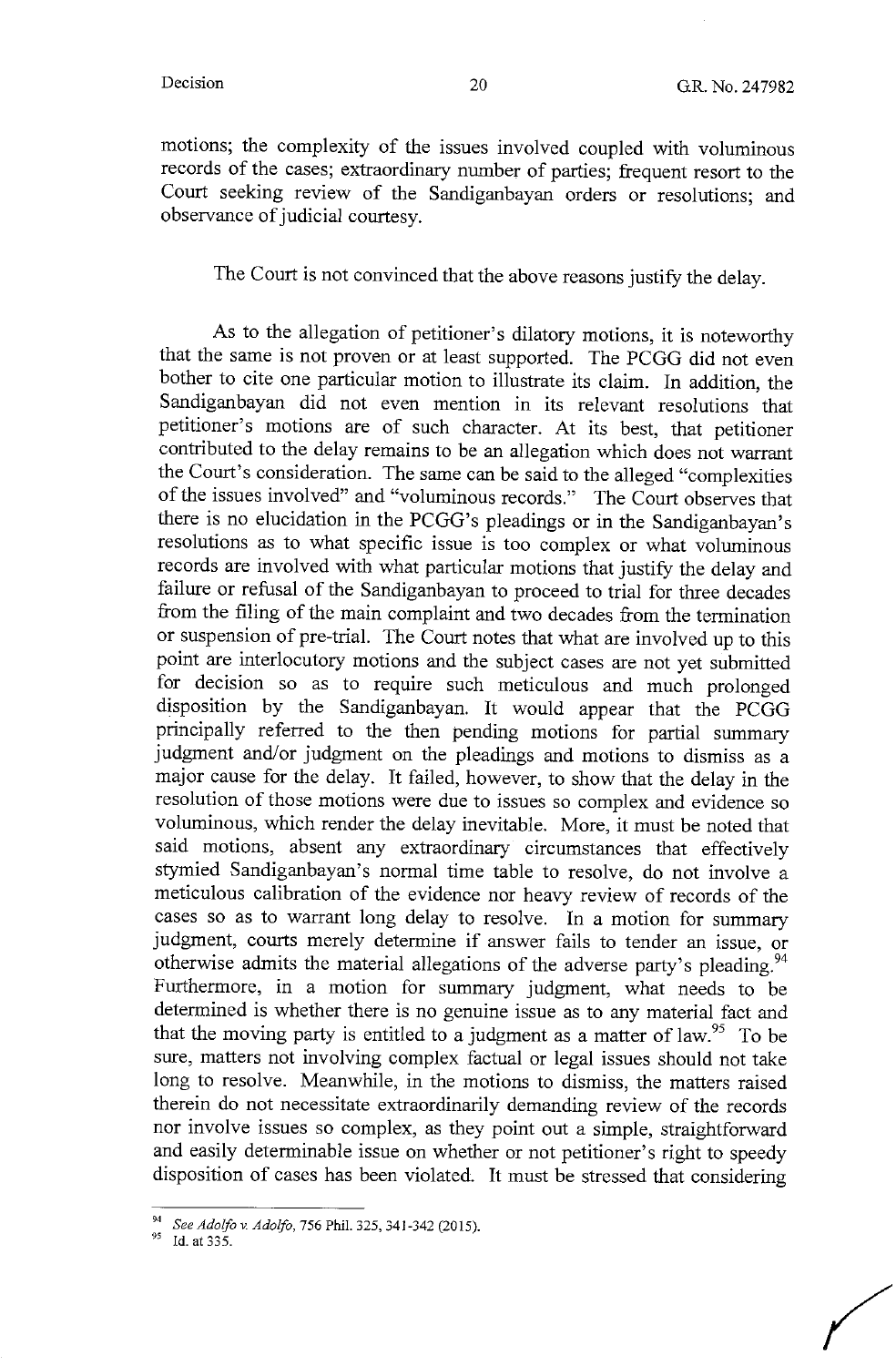that the subject cases have been pending for decades already, the Sandiganbayan ought to have resolved the pending motions therein with dispatch and should have proceeded to trial immediately. Interestingly, the Court observes that the Sandiganbayan has the intolerable habit to delay in the resolution of motions pending before it. For the PCGG's motions for partial summary judgment and/or judgment on the pleadings, it took the Sandiganbayan 14 years to solve the same in Civil Case Nos. 0033-B and 0033-D, five years in Civil Case No. 0033-E, and two years in Civil Case Nos. 0033-C and 0033-G; while the motions for reconsideration thereof were resolved from 5 to 34 months. On the other hand, petitioner's motions to dismiss were resolved invariably from 16 to 24 months, except for Civil Case No. 0033-C which was filed in 2015 and remain unresolved. Notably, the belated resolution and failure to resolve the aforesaid motions patently and miserably failed to meet the period to resolve pending matters in three months espoused in Section 6 of Presidential Decree No.  $1606^{96}$  and Section  $3$  of the 1984 Sandiganbayan Rules.<sup>97</sup> Obviously, this grave indiscretion on the part of the Sandiganbayan has chiefly contributed to the delay in the disposition of the subject cases.

Even then, the Sandiganbayan could have proceeded to trial after it has finally resolved the PCGG's motions for partial summary judgment and/or judgment on the pleadings and petitioner's motions to dismiss. Yet, it did not do so since 2008 in Civil Case No. 0033-G; since 2014 in Civil Case No. 0033-E; since 2016 in Civil Case No. 0033-C; and since 2017 in Civil Case Nos. 0033-B, 0033-D, and 0033-H. It even had the audacity to ignore petitioner's plea to include the subject cases in its trial calendar, as if taking a blind eye to the fact that the said cases have been pending for three decades. To recall, the Sandiganbayan has failed to act on petitioner's motion to include the subject cases in the trial calendar which was filed on February 2, 2018. These incidents turned out to be, on the part of petitioner, "the final straw that broke the camel's back" which compelled him to seek redress before the Court, feeling hopeless that his grievances anent the violation of his constitutional rights would forever be ignored by the tribunal concerned. Indeed, the Court cannot fault petitioner in doing and feeling so. Said latest indifference of the Sandiganbayan actually confirms its gross disregard and violation of petitioner's rights. Taken in its entirety, the acts of the Sandiganbayan pertaining to the subject cases shows a pattern constituting an abominable example of vexatious, capricious, and oppressive delay in the dispensation of justice that greatly prejudiced the constitutional

<sup>96</sup>**Sec. 6.** *Maximum period for termination of cases* - **As far as practicable, the trial of cases before the**  Sandiganbayan once commenced shall be continuous until terminated and the judgment shall be rendered within three (3) months from the date the case was submitted for decision.

Sec. 3. *Maximum Period to Decide Cases* - The judgment or final order of a division of the Sandiganbayan shall be rendered within three (3) months from the date the case was submitted for **decision.** 

Under Article VIII, Section 5(5) of the Constitution "Rules of procedure of *special courts* and quasi-judicial bodies shall remain effective unless disapproved by the Supreme Court." (See *Re: Problem of Delays in Cases Before the Sandiganbayan.* supra note 58, at 258).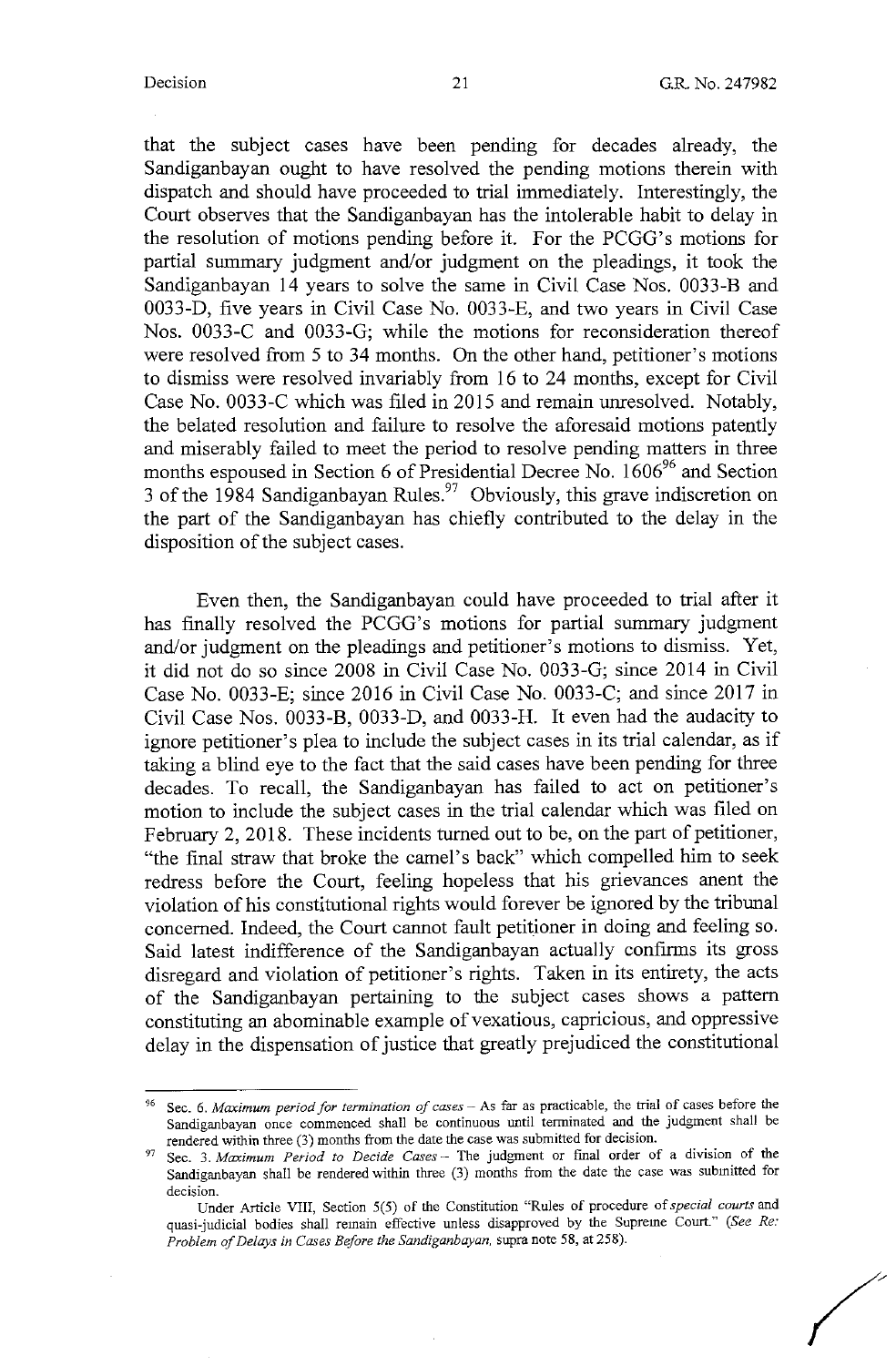rights of petitioner to due process and speedy disposition of cases. These acts tantamount to grave abuse of discretion which is defined as "an act too patent and gross as to amount to an evasion of a duty, or to a virtual refusal to perform the duty enjoined or act in contemplation of law" or that the tribunal, board or officer with judicial or quasi-judicial powers "exercised its power in an arbitrary and despotic manner by reason of passion or personal hostility."<sup>98</sup>

The Court cannot also agree with the PCGG that the act of the Sandiganbayan in not proceeding with the trial is consistent with the principle of judicial courtesy in view of the *certiorari* petitions pending before the Court assailing the denial of the motions for partial summary judgment and/or judgment on the pleadings and the other Sandiganbayan resolutions. In fact, this is a violation of the prescribed and established procedure, as will be explained hereinafter.

Judicial courtesy is exercised by suspending a lower court's proceedings although there is no injunction or an order from a higher court.<sup>99</sup>

In *Republic v. Sandiganbayan*,<sup>100</sup> the Court rejected the idea that judicial courtesy applies and trial should be suspended when there are pending *certiorari* petitions assailing the Sandiganbayan interlocutory resolutions. In that case, the Court held that setting the case for trial would not have the effect of rendering the *certiorari* petition assailing the denial of a motion for partial summary judgment moot. It went further in reminding the Sandiganbayan that it should proceed with its proceedings when its interlocutory orders are on challenge before the Court, but no Temporary Restraining Order **(TRO)** or Writ of Preliminary Injunction has been issued and there is no strong probability that the issues raised before the Court would be rendered moot and moribund. Thus:

The earlier quoted Section 7 of Rule 65 provides the general rule that the mere pendency of a special civil action for *Certiorari* commenced in relation to a case pending before a lower court or court of origin does not stay the proceedings therein in the absence of a writ of preliminary injunction or temporary restraining order.

There are of course instances where even if there is no writ of preliminary injunction or temporary restraining order issued by a higher court, it would be proper for a lower court or court of origin to suspend its proceedings on the precept of judicial courtesy. xx x

xxxx

<sup>98</sup> *Philippine National Bankv. Gregorio,* 818 Phil. 321,337 (2017).

<sup>99</sup>*Bro. Ocav. Custodio,* 814 Phil. 641,675 (2017).

<sup>&</sup>lt;sup>100</sup> 525 Phil. 804 (2006).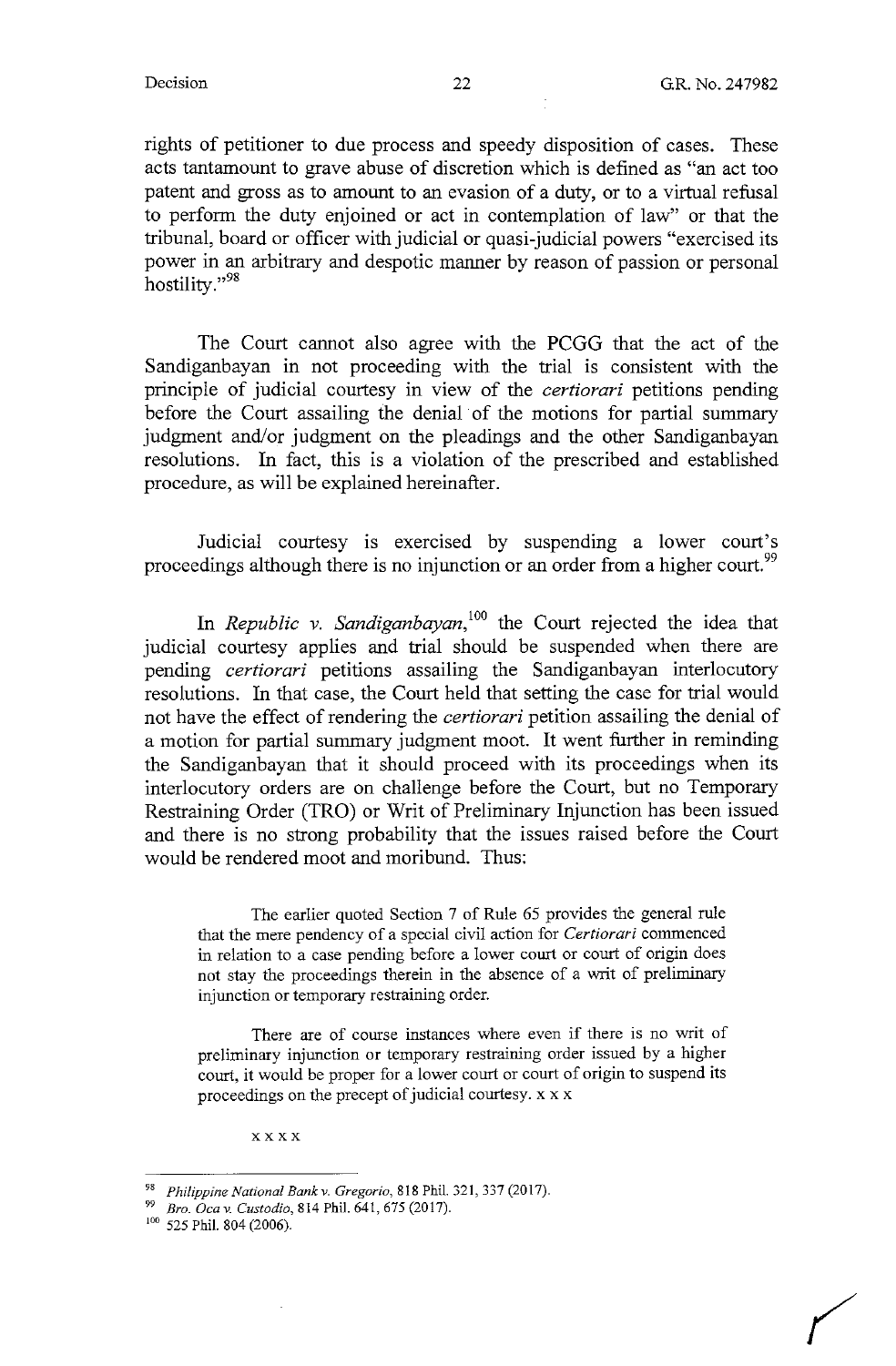x x x No parity of circumstances obtains in the present case, however, where merely setting the case for trial would not have the effect of rendering the present petition moot.

This Court explained, however, that the rule on "judicial courtesy" applies where "there is a strong probability that the issues before the higher court would be rendered moot and moribund as a result of the continuation of the proceedings in the lower court [or court of origin]."

A final word. This Court takes notice that in most cases where its interlocutory orders are challenged before this Court, public respondent, Sandiganbayan, suspends proceedings in the cases in which these assailed interlocutory orders are issued despite the non-issuance by this Court of a temporary restraining order or writ of preliminary injunction and the absence of a strong probability that the issues raised before this Court would be rendered moot by a continuation of the proceedings before it (Sandiganbayan).

WHEREFORE, the URGENT MOTION FOR ISSUANCE OF TEMPORARY RESTRAINING ORDER AND/OR WRIT OF PRELIMINARY INJUNCTION filed by petitioner REPUBLIC OF THE PHILIPPINES is DENIED.

The SANDIGANBAYAN is, however, ORDERED, in light of the foregoing discussion, to continue the proceedings in Civil Case No. 0033- F, as well as in all other cases where its interlocutory orders are on challenge before this Court but no Temporary Restraining Order or Writ of Preliminary Injunction has been issued and there is no strong probability that the issues raised before this Court would be rendered moot and moribund.

SO ORDERED.<sup>101</sup> (Underscoring supplied)

In view of the above ruling, the Court need not belabor on the subject argument of the PCGG. Here, no TRO or Writ of Preliminary Injunction has been issued in the subject cases, and the PCGG is not able to prove that there is strong probability that the issues raised before the Court would be rendered moot and moribund other than its speculative allegation that trial proceedings before the Sandiganbayan would prove futile in the event that its *certiorari* petitions pending before the Court would be decided in its favor. At the very least, the PCGG should have offered some explanation as to why or how the Sandiganbayan's resumption of proceedings will render the issues in the *certiorari* petitions pending before the Court moot or moribund. However, not even a single issue out of the alleged complex issues was pleaded by the PCGG to justify the application of the principle of judicial courtesy.

At this point, the Court sees a need to reiterate for the guidance of the Bench and the Bar that the rules on judicial courtesy apply where "there is a strong probability that the issues before the higher court would be rendered

<sup>101</sup> Id. at 808-810.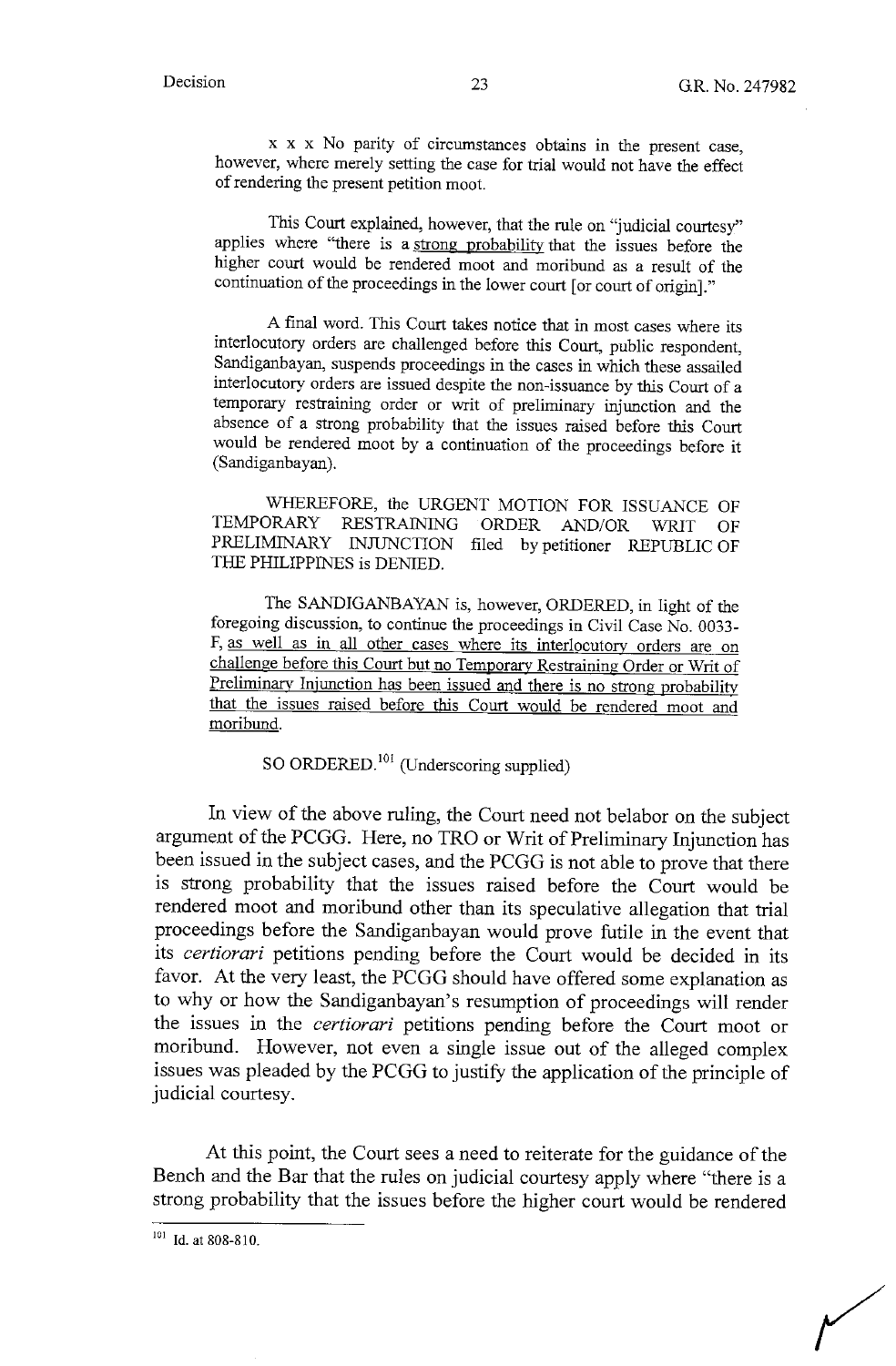*(* 

moot and moribund as a result of the continuation of the proceedings in the lower court [or court of origin]."<sup>102</sup> However, such principle remains to be the exception rather than the rule.<sup> $103$ </sup> Although practical and ethical considerations may justify the suspension of proceedings in unusual circumstances and in the absence of any injunctive writ from a superior court, the precept of judicial courtesy should not be applied indiscriminately and haphazardly if we are to maintain the relevance of Section 7, Rule 65 of the Rules of Court<sup>104</sup> which provides for the general rule that the mere pendency of a special civil action for *certiorari* commenced in relation to a case pending before a lower court or court of origin does not dismiss the proceedings therein in the absence of a writ of preliminary injunction or TRO.

Moving on, the Court finds that petitioner did not fail to assert his rights nor was there a delay in asserting them.

After the subdivision of Civil Case No. 0033 into eight complaints in 1995, petitioner filed his Answers in 1999 and Pre-Trial Brief in 2000, sufficient for the subject cases to move forward. Thereafter and in response to the subsequent incidents in the said cases, petitioner has ceaselessly reminded the Sandiganbayan of his constitutional right to speedy disposition of cases and moved that the case be set for trial in every chance he got. As early as in 2003, petitioner, in his oppositions to the PCGG's motions for partial summary judgment and/or judgment on the pleadings, already highlighted the delay in the subject cases and the prejudice he suffered by the fact that no trial has been conducted.<sup>105</sup> Meanwhile, in 2008, in his opposition to PCGG's motion for reconsideration of the Sandiganbayan's Resolution dismissing Civil Case No. 0033-C, petitioner alleged that the dismissal should be confirmed not only on the ground of failure to prosecute, but also on the justification that the long delay in the termination of the case violated his rights to due process and speedy disposition of case.<sup>106</sup> In 2013 and 2015, petitioner filed motions to dismiss on the ground of inordinate delay which violates his constitutional rights.<sup>107</sup> Later, when the PCGG filed motions for reconsideration of Sandiganbayan's resolutions denying its motion for partial summary judgment and/or judgment on the pleadings, petitioner continuously raised the issue of delay in his oppositions thereof filed in 2015 and 2016. 108 And the latest, in 2018, petitioner filed a motion to include the subject cases in the Sandiganbayan's trial calendar.

<sup>102</sup> Id.at810. 103 *Trajano v. Uniwide Sales Warehouse Club,* 736 Phil. 264,278 (2014).

<sup>&</sup>lt;sup>104</sup> De Leon v. Public Estates Authority, 640 Phil. 594, 609 (2010); and *Re: Complaint of Leonardo A. Velasco*, 701 Phil. 455 (2013).<br><sup>105</sup> Supra note 12.

<sup>105</sup> Supra note 12. 106 *Rollo,* pp. 19-24. 107 Id. at 29-30. 108 **Supra note** 14.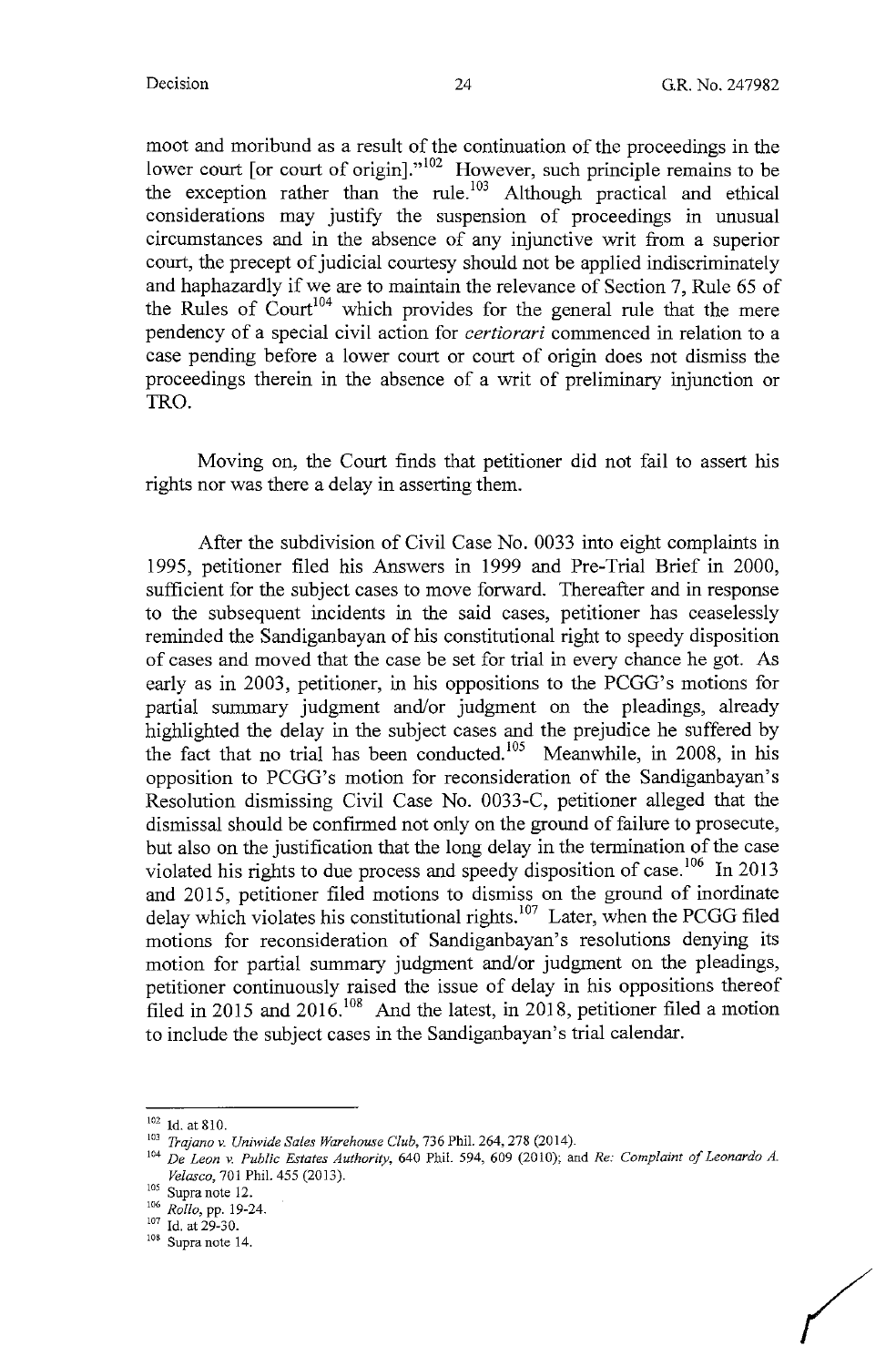The foregoing considered, the Court finds that petitioner has not been neglectful in asserting his right so as to say that he has already waived the same. As correctly pointed out by petitioner, while he did not raise the issue of delay in every pleading he filed, nor on a daily, weekly or monthly basis, to say that he has not done so is to be completely blind to the records of the subject cases. Here, the Court finds that petitioner did not acquiesce to the delay so clear and evident so as to conclude that there is a waiver on his part of his right to speedy disposition of cases or to say that the same should bar him from asserting his constitutional rights at this point of the proceedings.

Lastly, the PCGG failed to prove that no prejudice was suffered by the petitioner as a result of the delay.

*"Prejudice,"* as a criterion in the speedy disposition of cases, has been discussed in *Corpuz v. Sandiganbayan<sup>109</sup>*in the following manner:

Prejudice should be assessed in the light of the interest of the defendant that the speedy trial was designed to protect, namely: to prevent oppressive pre-trial incarceration; to minimize anxiety and concerns of the accused to trial; and to limit the possibility that his defense will be impaired. Of these, the most serious is the last, because the inability of a defendant adequately to prepare his case skews the fairness of the entire system. There is also prejudice if the defense witnesses are unable to recall accurately the events of the distant past. Even if the accused is not imprisoned prior to trial, he is still disadvantaged by restraints on his liberty and by living under a cloud of anxiety, suspicion and often, hostility. His financial resources may be drained, his association is curtailed, and he is subjected to public obloquy.

In this case, petitioner accentuated that there are properties attached and sequestered in the subject cases. As the delay continues in the proceedings before the Sandiganbayan, financial losses suffered by petitioner and of their current respective owners continue to pile up at an accelerating rate. He added that during the pendency of the subject cases for more than 30 years, many of the defendants and witnesses have passed away and those who are still alive may not be competent to remember with precision the matters that took place more than three decades ago. Too, with the considerable passage of time, gathering object or documentary evidence in regard to the properties involved in the subject cases may already be futile.

At this point, the Court recogmzes that the inaction of the Sandiganbayan for more than 30 years has placed petitioner at a disadvantage in fully preparing and presenting his case. For the subject cases to proceed to trial at this point in time would certainly result to a very

<sup>&</sup>lt;sup>109</sup> 484 Phil. 899, 918 (2004).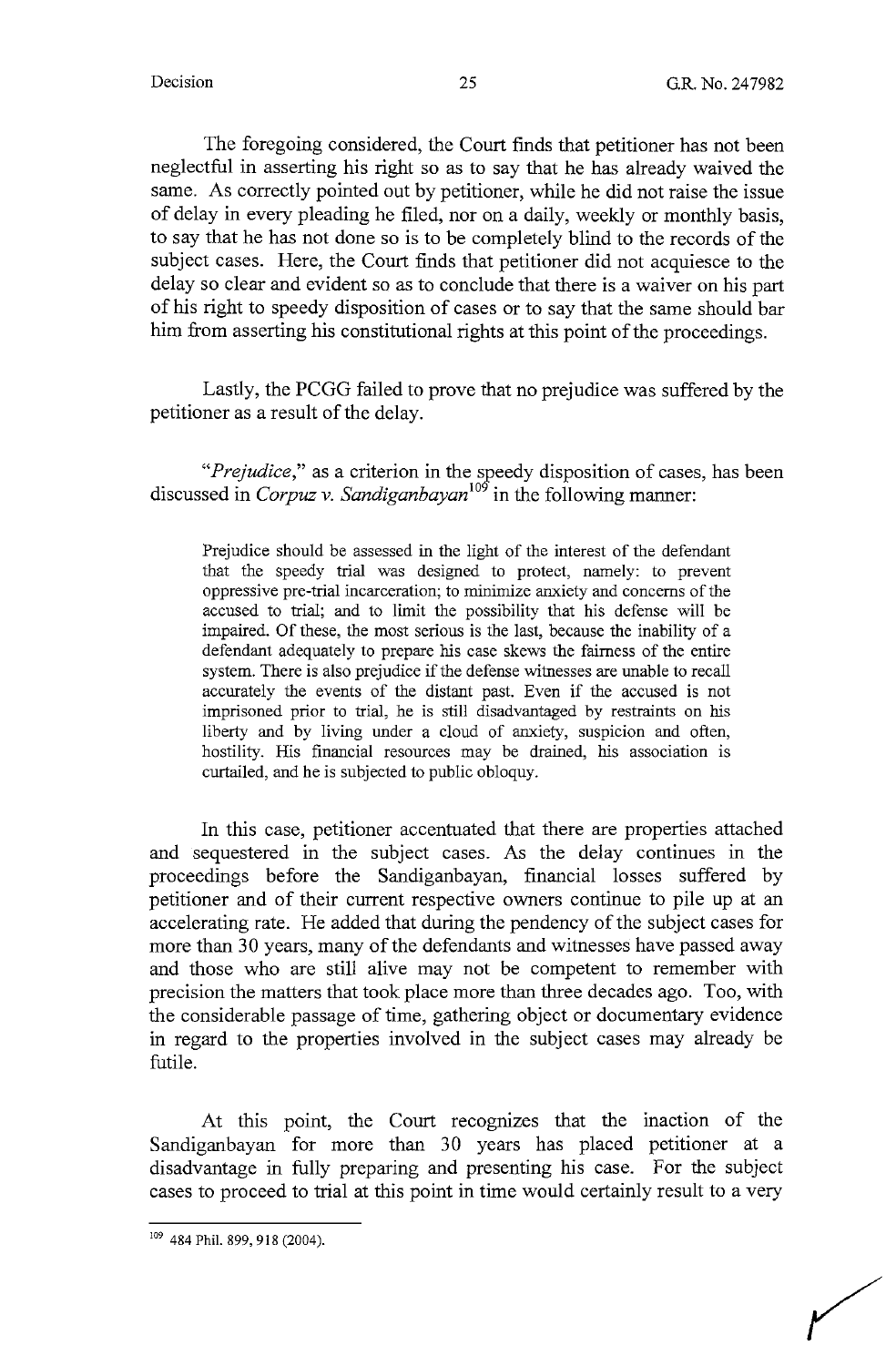tilted judicial system against petitioner and would skew the fairness in hearing the subject matter of the cases, and in the course thereof, petitioner would be deprived of his right to property without due process. Moreover, at the time of the filing of the instant petition, the health condition of petitioner has already deteriorated. In fact, he has passed away before the petition is resolved. That he is not in the position to defend himself now or that his defense has been greatly prejudiced by the delay or passage of time is very obvious.

Remarkably, the PCGG did not dispute that the delay in the disposition of the subject cases has prejudiced petitioner. Need it be emphasized that under the *Cagang* guidelines, once the burden of proof shifts to the prosecution, or to the plaintiff in this case, it must prove that no prejudice was suffered by the accused [ or defendant] as a result of the delay. On this score, the Court sees no reason not to rule in favor of petitioner.

In sum, the Court finds that petitioner's constitutional rights to due process and speedy disposition of cases have been violated in the subject cases, in which petitioner is the principal defendant, thereby necessitating the dismissal of the same. Notably, the inordinate delay attending the cases is primarily due to the Sandiganbayan's vexatious, capricious, and oppressive delays in the resolution of pending motions in the subject cases<sup>110</sup> and to its patently unreasonable and baseless refusal to proceed to trial in utter disregard of petitioner's constitutional rights.<sup>111</sup> It appears that there is no intention on the part of the Sandiganbayan to put a stop to this seemingly unending litigation. Such travesty of the Bill of Rights cannot continue if we are to give life and meaning to the old legal maxim, "justice delayed is justice denied." An unwarranted slow down in the disposition of cases erodes the faith and confidence of our people in the judiciary, lowers its standards and brings it into disrepute.<sup>112</sup> Accordingly, such actions of the Sandiganbayan constitute grave abuse of discretion and as a result, the said hearing tribunal loses its jurisdiction to conduct further proceedings in the subject cases,<sup>113</sup> which petitioner rightly prayed for in the present Petition for Prohibition.

Lastly, the Court has no doubt that the Republic, through the generations of leadership that had the duty and privilege to handle these cases, had all the resources to pursue cases of corruption and ill-gotten wealth. Also, the Court is not so naive to know that these cases are met with various challenges given that those who may be its defendants are not ordinary individuals without their own share of immense resources and

<sup>&</sup>lt;sup>110</sup> See discussion anent the "reasons for the delay."<br><sup>111</sup> Id

<sup>&</sup>lt;sup>112</sup> *Marcelo-Mendoza v. Peroxide Philippines, Inc.*, 809 Phil. 248, 262 (2017).<br><sup>113</sup> See *Martin v. Gen. Ver*, supra note 63, at 663. It was declared therein that for denial of a constitutional **right to the accused, the hearing tribunal may lose its jurisdiction to conduct further proceedings;** *see also Apo Cement Corporation v. Mingson Mining Industries Corporation,* **supra note 44.**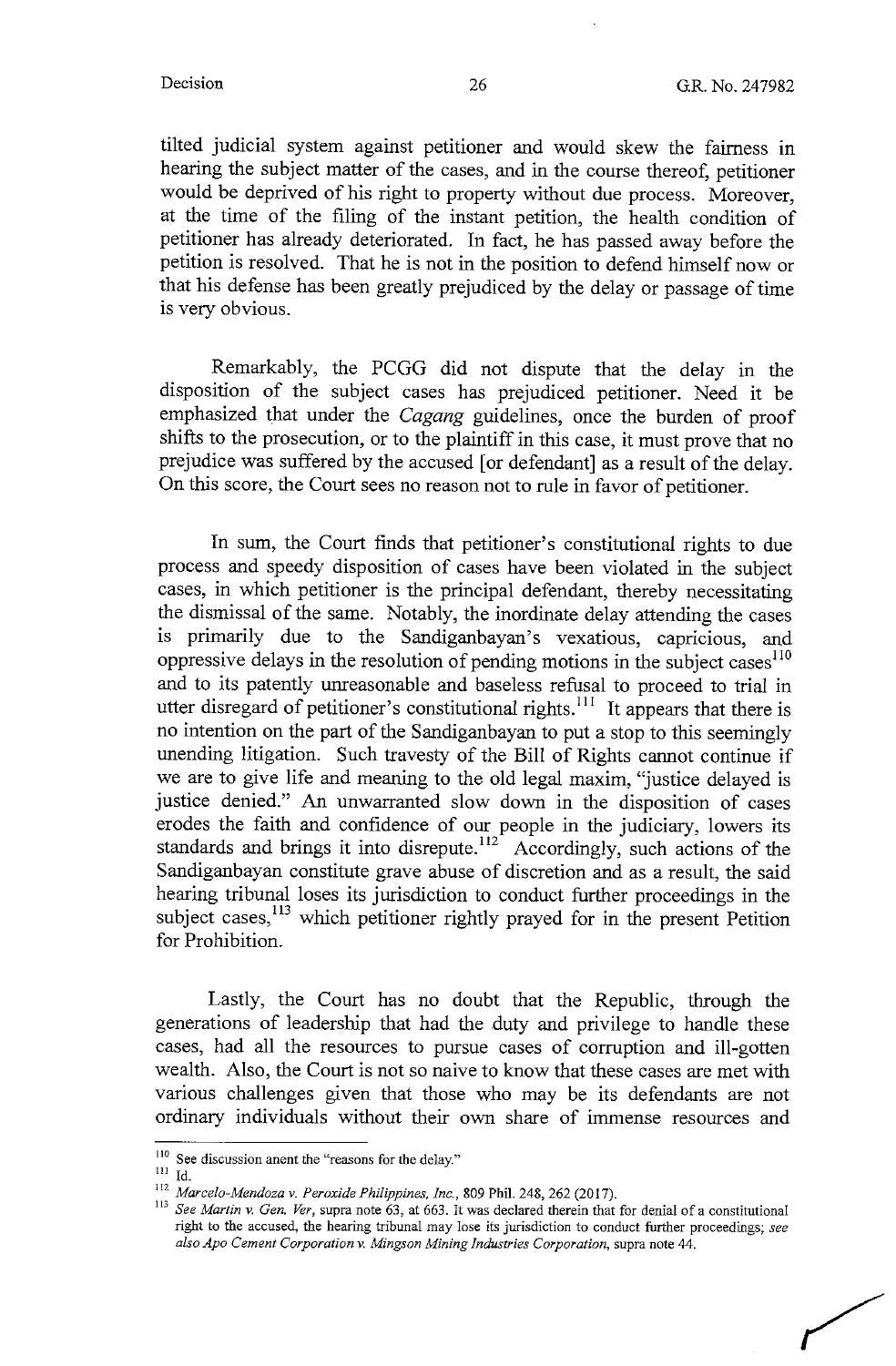power. However, the inordinate delay in this case - especially the long periods where no pre-trial orders were issued or no trial was calendared may have made the situation worse for the respondents. Memories fade, documents and other exhibits can be lost and vulnerability of those who are tasked to decide increase with the passing of years. All these pales in comparison to the infringement of rights; the resources  $-$  of the government especially and also of the respondents - that have been wasted; and significantly, the faith of our people in the ability of the respondents to identify, prove, and recover alleged ill-gotten wealth.

What is expected of Us in this case is to exercise the cold impartiality of a Court concerned with enabling government to ensure accountability, but at the same time within the hardened frame of the rights enshrined by our most fundamental law. Unanimously, We do not shrink from that responsibility.

**WHEREFORE,** the Petition is **GRANTED.** A Writ of Prohibition is hereby issued **ENJOINING** the Sandiganbayan from taking further proceedings in Civil Case Nos. 0033-B, 0033-C, 0033-D, 0033-E, 0033-G, and 0033-H. An **ORDER** is hereby issued **DISMISSING** the said cases for violation of the constitutional rights to due process and speedy disposition of cases of petitioner Eduardo M. Cojuangco, Jr., the principal defendant therein.

**SO ORDERED.** 

**EDGARDO L. DELOS SANTOS** Associate Justice